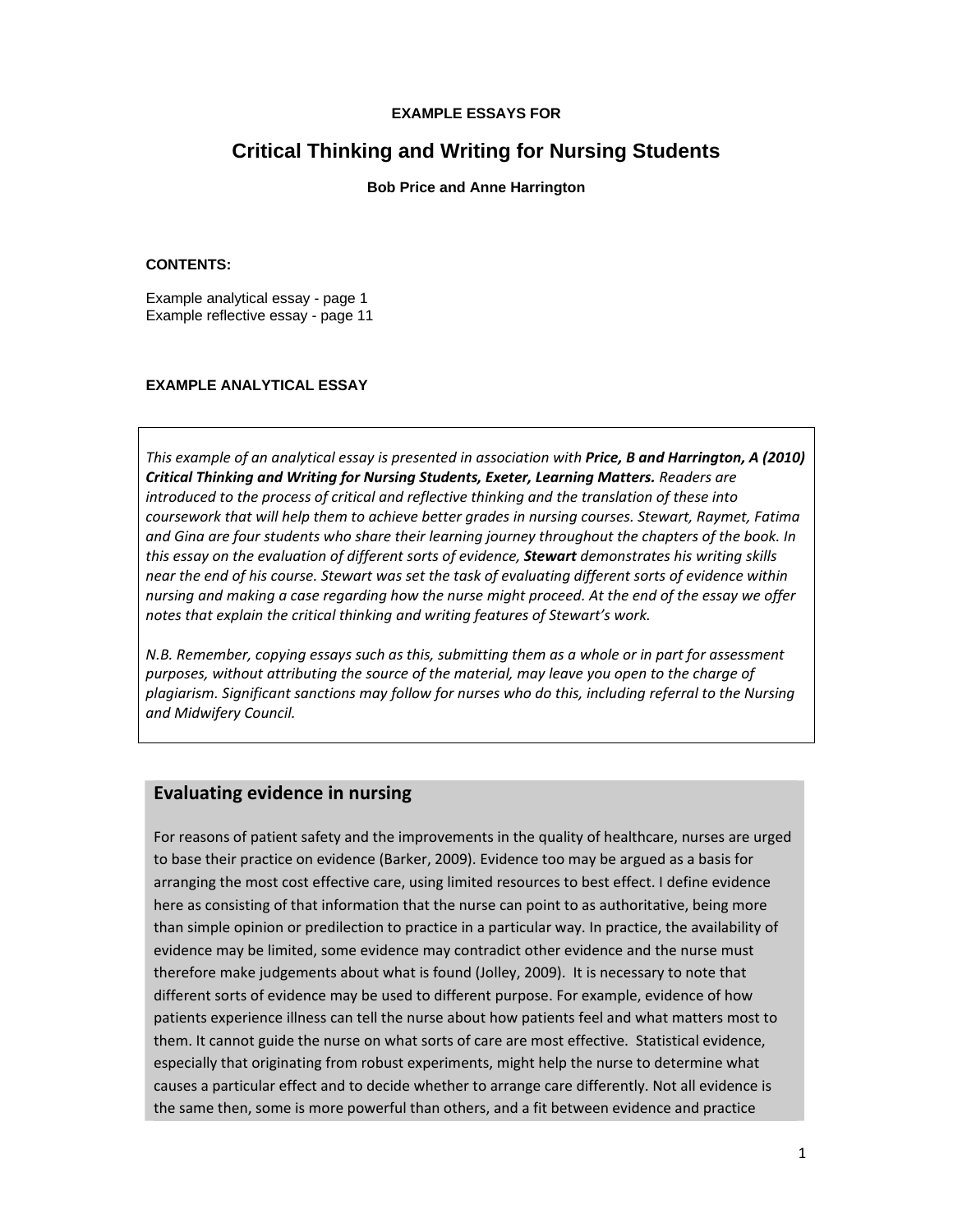needs to be determined (Brotchie et al, 2010).

In this paper I first review the different types of evidence that may be available to the nurse. I then use the work of Proctor and Rosen (2004) to highlight possible fits between evidence and efforts to improve practice. The third part of this paper summarises points about how best to judge the different evidence available—the criteria to be used will differ, dependent on the evidence considered. I argue the case that the nurse evaluates evidence well where he or she understands the nature of the evidence, establishes where that evidence might serve well and makes wise judgements on the authority, completeness and coherence of the evidence available.

### **Types of evidence**

Whilst evidence can be classified in different ways, I suggest here that it is useful to make distinctions between research and experiential evidence in the first instance and then within research evidence to note that there are different research designs that affect the nature of evidence presented. It may seem contentious to think of experience as a form of evidence, but in practice it is frequently called upon as just that (e.g. Finlay, 2009; Beam et al, 2010). At its weakest, groups of nurses develop a working impression of how patients cope, how care is delivered and what consequences emerge if nursing is delivered in particular ways. In my experience, nurses might refer to this as practice wisdom, a collective know how that seems to work well with given groups of patients. Such evidence provides at best a first impression, and overview of issues. It is enhanced where the nurse plans reflection and observation more carefully, with reference to particular questions and focusing perhaps on case studies that allow matters to be mapped and discussed (Leach, 2007). It increases stature, as evidence, to the degree that information is gathered in a disciplined and organised way, and with a stated purpose in mind. That experiential evidence is important in healthcare is important is illustrated by the analysis of case studies in care and especially those associated with risk management (e.g. Stewart, 2010). Nurses and others may analyse cases in some depth to establish what went wrong, what was missed or misinterpreted, all with the aim of avoiding mistakes and of improving performance in the future.

The more familiar form of evidence that most colleagues refer to when discussing evidence-based practice is that which emerges from research (Barker, 2009). Research produces evidence precisely because of the disciplined way in which enquiries are arranged and the efforts made to gather data that attend to the aims, questions or hypotheses of the research project. Designs are influential here. Research that has been designed within the positivist tradition works assiduously to remove the risk of researcher bias and to gather sufficient data of the right type to make claims about a population of people. There is an emphasis upon impartial enquiry, with the researcher arranging checks by others such as critical reviewers to ensure that assumptions are not prematurely made about what is found (Grix, 2004).

Other research is conducted within the naturalistic or interpretive tradition (e.g. phenomenology, grounded theory, some forms of ethnography) and here the work proceeds differently. The researcher argues that it is more important to conduct work that is authentic to healthcare, than to conduct a study that has excluding all possible forms of bias (Silverman, 2004). The goal of such research is often to help others portray their experience of health, illness or care and to help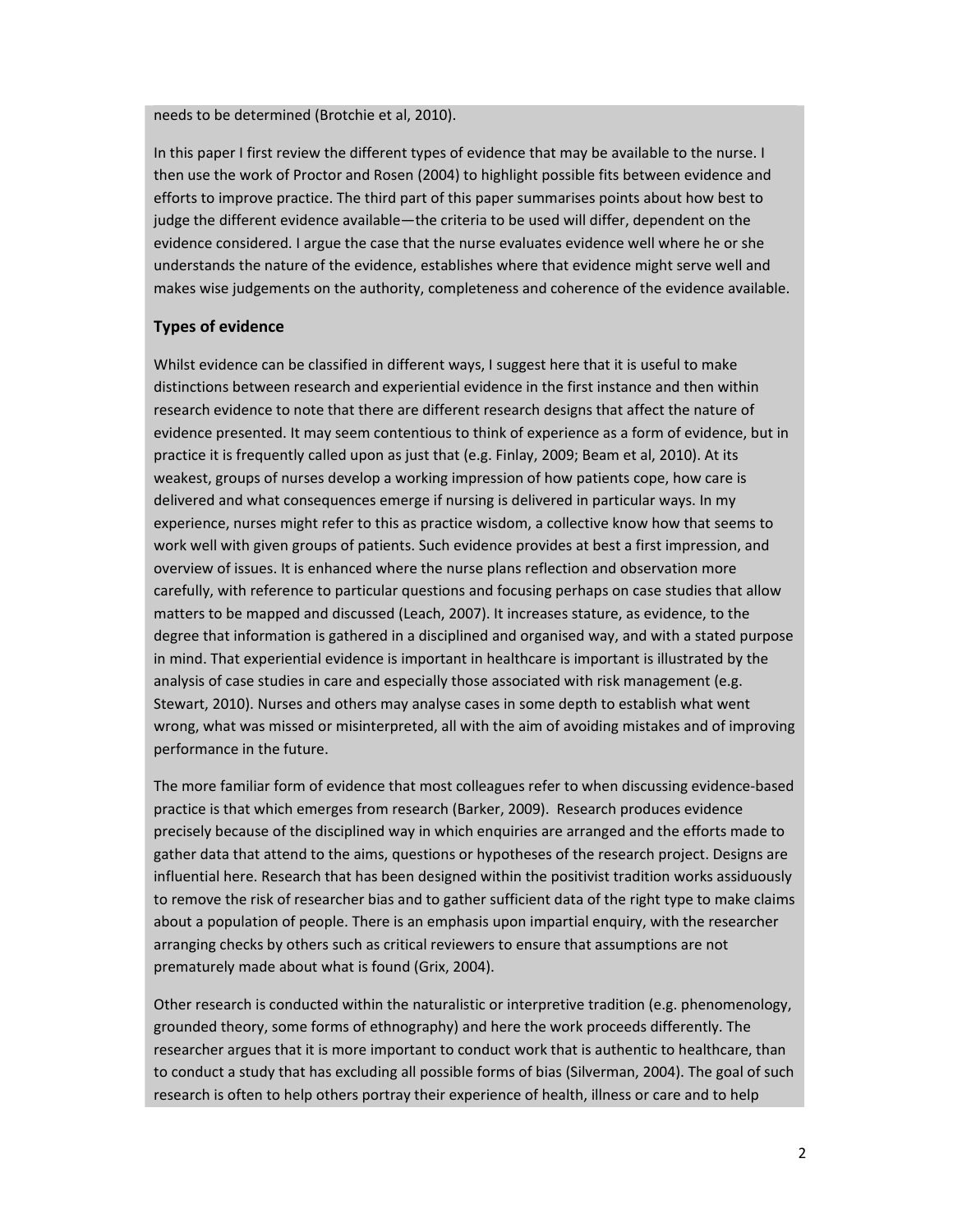nurses understand what patients and others might need or hope for (Brotchie et al, 2010). The researcher might suggest that it is impossible to completely disassociate themselves from perspectives or views that could shape the line of enquiry. A third research design may be described as critical theory (Swartz, 1997). The researcher starts with acknowledged goals to correct inequalities in health or care and to make a case for the disadvantaged. Feminist research for example acknowledges that the researcher will not stand dispassionately aside when deliberating on what needs to be discovered or how evidence might support a case for change. Sometimes naturalistic and critical theory research is grouped together as 'qualitative research' because they often produce qualitative data and in contrast to the quantitative data that sometimes emerges from positivist research (Green and Thorogood, 2009).

What seems significant in this overview of different research designs, is that there is no universally agreed goal of research, nor is the evidence produced all of one sort. Researchers adopt different roles depending on the design of research used. In positivist research the role of the researcher is typically described as dispassionate and they proceed to gather information from outside the experience of others (it is described as 'etic'). In naturalistic and critical theory research the researcher often approaches their subject much more closely, intimately, for example observing and interviewing as a participant in the situation explored (it is described as 'emic') (Brotchie et al, 2010). To gather authentic data the researcher permits themselves to become involved in proceedings, to use their own experience as part of the process of interpreting what has been witnessed. These distinctions are important if the nurse is not to use research evidence inappropriately, as something that was never intended by the researcher, making claims that are unsupportable. The evaluating nurse needs to understand the research design as well as the research evidence on offer.

### **Evidence and practice fit**

It is tempting to argue that one sort of evidence (positivist) is superior to all others and that it is upon that which nursing should be based. This is attractive where nurses wish to highlight nursing as a science and where precision is a key consideration in care. It is extremely attractive where the nurse has to manage risk and defend actions, especially if litigation is a consideration. Nursing though draws upon many different sorts of evidence and this is in large part because the nurse works with others to make sense of health and illness (Aveyard and Sharp, 2009). If the nurse helps the patient to decide what chronic illness means to them, and to devise coping strategies that seem manageable, they are working to help others manage uncertainty. There can be no single gold standard solution, because patients' circumstances and needs are different and very individual. It follows then that research which attends to this process, of making sense of what has happened and what might help now is also valuable. Such research is more speculative in nature, more tentative as regards what can be proven or claimed. Nursing then may require both 'hard' and 'soft' evidence, the first concerned with what works, what is safe and beneficial and the second associated with process, how it feels or what it means to recover or rehabilitate for example.

Proctor and Rosen (2004) describe a stepwise process for finding and evaluating research that might contribute to evidence‐based practice (see Table 1). Importantly, the purpose of the evaluation needs to be understood first. What outcomes is the nurse most interested in? It is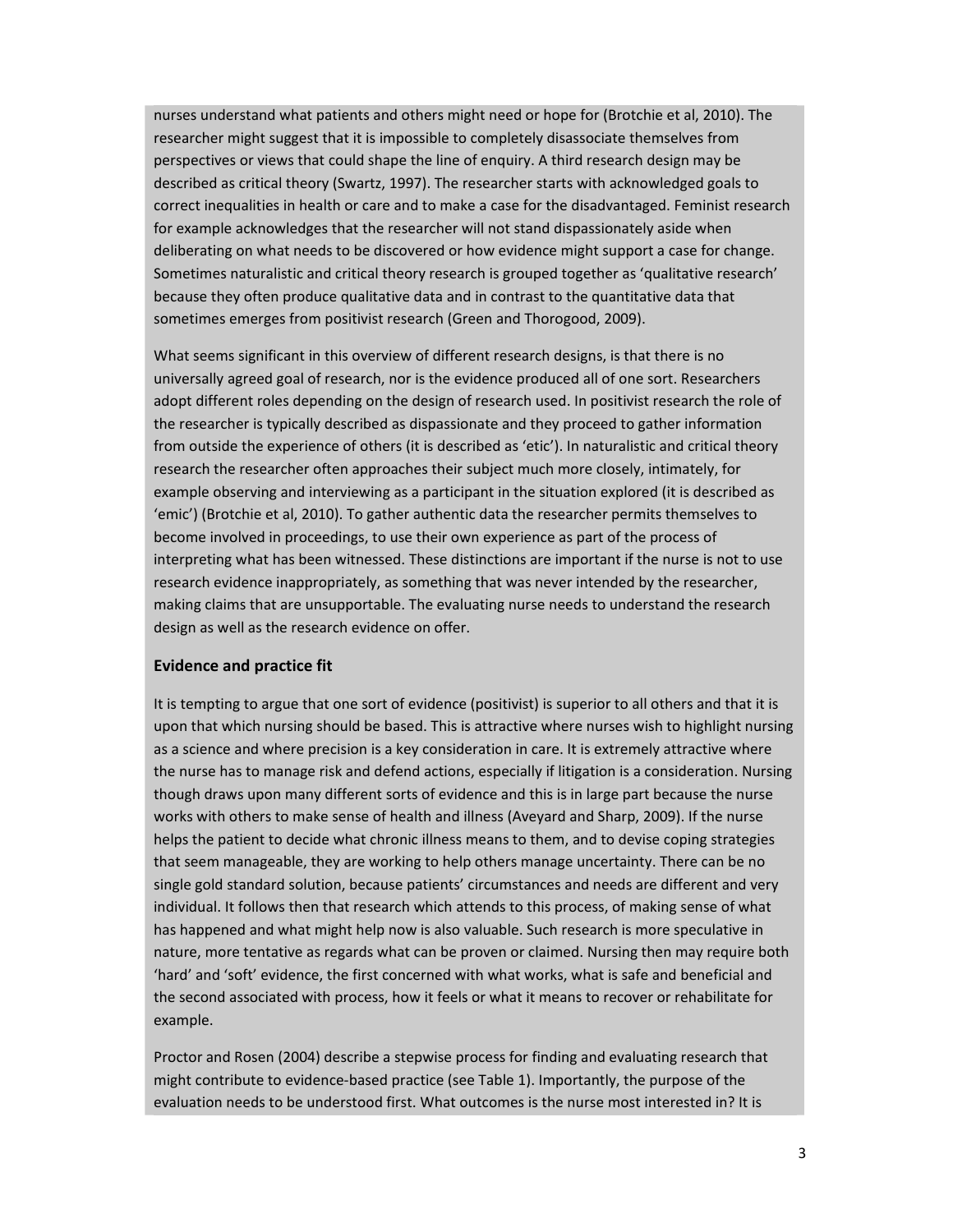necessary to review that research which fits clearly with the identified nursing need, and for Proctor and Rosen (2004) this is largely about demonstrating tangible improvements in care (outcomes). In Step 2 the nurse selects from the evidence reviewed the best fitting intervention, that which achieves the desirable outcome. In Step 3 the nurse supplements or modifies the intervention, drawing upon their experience and knowledge. This third step can seem contentious, but it is important where research was conducted in different contexts to the practice considered, or where the research evidence available is incomplete or perhaps contradictory. In Step 4 the nurse monitors and evaluates the changed practice, to make sure that the desirable outcome is sustained.

| <b>Step</b>                                                                                                                        | <b>Illustration</b>                                                                                                                                                                                                                                                  |
|------------------------------------------------------------------------------------------------------------------------------------|----------------------------------------------------------------------------------------------------------------------------------------------------------------------------------------------------------------------------------------------------------------------|
| Step 1: Locate evidence-based interventions<br>relevant to the outcomes of interest.                                               | The nurse is interested in helping patients to<br>manage their asthma better. Three<br>interventions are located within the research<br>literature, one associated with group teaching,<br>another with the use of video training and a<br>third linked to coaching. |
| Step 2: Select the best fitting intervention in<br>view of client problems, situation and<br>outcomes.                             | The nurse selects the intervention that<br>produces the required outcome (patient<br>independence) and which also is affordable and<br>realisable given the time and expertise<br>available. In this example it might be group<br>teaching.                          |
| Step 3: Supplement/modify the best<br>intervention, using nurse experience and<br>knowledge so that it fits with practice context. | Group teaching is cost effective but demanding<br>on the skills of the nurse, so to make this work<br>more easily, a teacher guidance pack is<br>produced, one that will lead to consistent and<br>well organised teaching sessions.                                 |
| Step 4: Monitor and evaluate the effectiveness<br>of the outcome.                                                                  | Over the next year the nurse monitors patients'<br>levels of self care and the incidence of<br>readmissions to hospital for asthma crises.<br>Expressed confidence and lower incidence of<br>hospital readmission are seen as indictors of<br>better coping.         |

### **Table 1: Developing evidence‐based practice guidelines and a nursing illustration (adapted from Proctor and Rosen, 2004)**

In Table 1 it is possible to imagine positivist research being used in association with Step 2 (the sort of research that focuses upon cause and effect relationships), whilst naturalistic and possibly critical theory research might have a part to play in Step 3. For instance, there would be a case to consider research relating to patient experience (of asthma education) alongside that which suggested the best way to proceed if independent living was the goal. The role of experiential evidence is much less clear in the Proctor and Rosen (2004) approach and for some colleagues it might be seen to not have a role at all. Nevertheless, experience of particular patients, their needs and level of confidence, the skills of staff (in this instance as patient educators) could and perhaps should factor in determining which intervention is used. Coaching for example requires considerable skills and long term commitment, something that might seem less feasible here.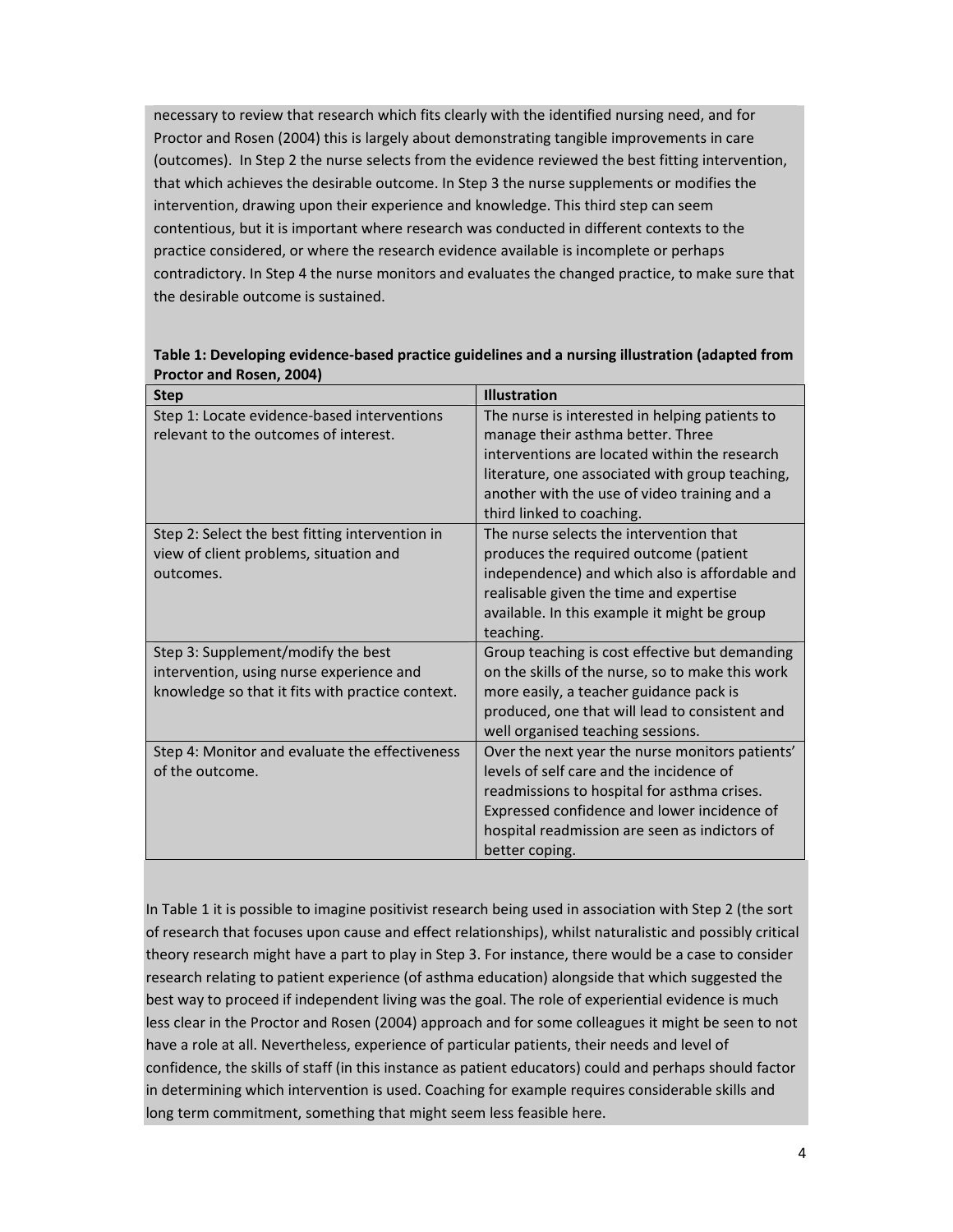### **Judging evidence**

As different evidence is found, there is a need for the nurse to judge its merits (Aveyard and Sharp, 2009). Just how the evidence is judged is associated with the design of the research, or in the case of experience, the process by which it was gathered, collated and discussed. In positivist research judgement focuses upon the authority of the design and this is judged using three questions. First, was the research ethical—can we reasonably draw upon this evidence? Second, whether the research was reliable—if the study was done again, would we be likely to obtain the same or very similar results? Third, whether the research was valid—did it ask the right questions, attend to the correct study population and secure a viable sample? In short, did the research methods help the researcher secure enough of the relevant information to meet the aims of the study, to answer the questions or permit the review of hypotheses stated? Where information of this kind is missing from the research report, or the design arrangements seem ambiguous, doubts are raised about the validity and/or the reliability of findings.

Different judgement criteria are used with regard to naturalistic research and these are usually associated with the authenticity of data obtained (Brotchie et al, 2010). The reviewer searches to see if the researcher has left an audit trail of how the results were arrived at and how field work or data analysis decisions were made. The research is meant to tell a story about the reasoning of the researcher, so that the nurse can estimate whether (in their experience) the results reported are likely to be representative of what research subjects might report. Judgement in this research involves a greater amount of what I term 'free style' reasoning. The nurse asks, do these results seem likely, important and central given what has been written and what I know within my own nursing work?

Judging critical theory research seems rather more difficult. It entails establishing whether the researcher has honestly and fully stated their premises about the subject concerned, the assumptions that they start with as they conduct research (Brotchie et al, 2010). It involves evaluating whether the researcher has been clear about the critical filter, the premises that have been used to select data for collection and its interpretation afterwards.

Judging experiential evidence is difficult. Whilst reflective frameworks focus on the analysis of experience, most of these operate to other purposes, typically the development of the nurses' thinking skills (Johns and Freshwater, 2005). They are not yet used to improve the quality of healthcare experience reporting, as a softer form of evidence. Questions that might be used to distinguish more convincing experiential evidence though include:

- Have questions been used to focus the reflections undertaken?
- Have the reflections been recorded soon after the experience is complete?
- Have the reflections been discussed by a group of practitioners working in the same area (e.g. a practice review group?)

 Have efforts been made to refine or improve the reflective activity, so that information is better understood?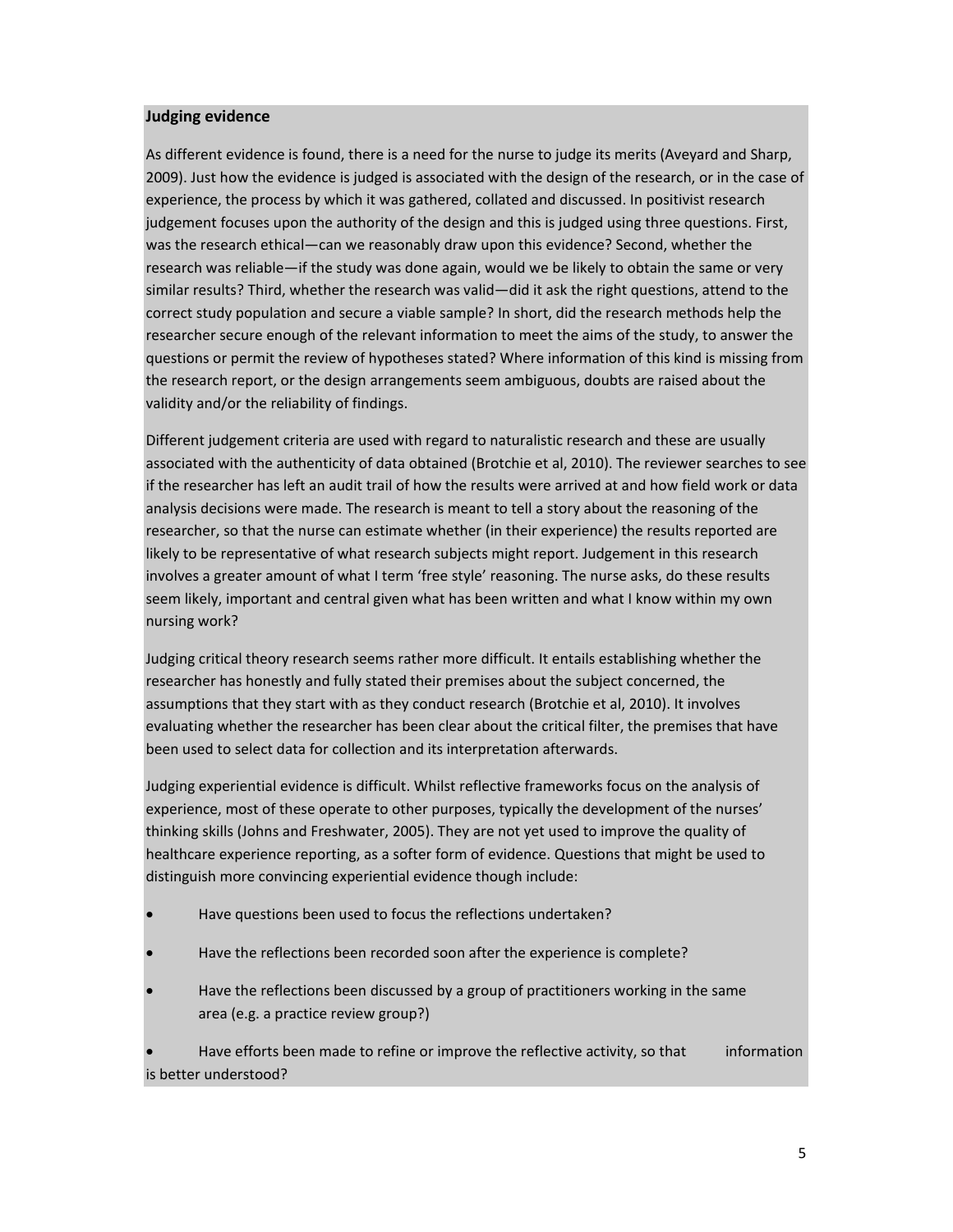Conducting reflection in these ways, as a collective and critical activity adds discipline to the process and enables the reviewer to weigh the points being made as a result of the reflections undertaken.

### **Evaluation problems**

What brings the above things together, an understanding of the different types of evidence, a process for relating evidence to a chosen practice and the judging of the quality of evidence; is systematic evaluation. Proctor and Rosen (2004) demonstrate such a systematic approach, although in this essay I suggest that the evaluation might consider more than the authors originally intended. I propose that it could be used to describe how research and experiential evidence could be combined. The nurse ascertains what works and then considers the process of working towards a new practice—that which is realisable.

What is buried here are the difficult decisions when evidence is patchy and contradictory. Not only might there not be enough research evidence, but the evidence from experience might be inconclusive as well. The nurse is left with a partial picture of nursing care, what might help patients, how patients experience that care and what would enable the nurse to proceed differently. Under these conditions it may be impossible to evaluate the evidence, at least beyond noting that it is incomplete, contradictory or incoherent. Then the nurse has to proceed with new investigations, either more research or reflection, so that the volume and quality of evidence increase. In the meantime, nursing care continues based upon tradition or what might be considered 'common sense' solutions (i.e. those that the nurse believes will help but for which there is no proof of success).

## **Conclusions**

This essay has described the different components of work as a nurse evaluates evidence. It suggests that the nurse has to have a good appreciation of the different types of evidence and what is offered there. Failing to appreciate that could lead to the nurse distorting the evidence, using it to purpose it cannot support. Clarity is needed too though as regards what purpose the evidence review has to serve. What do we really want to do or know here? Before the nurse can conclude what the evidence offers, he or she must evaluate the merit of individual evidence— something easier to do with regard to research where there are longer established criteria by which to measure the quality of work. In some instances the nurse must honestly concede that there is insufficient clear or coherent evidence to recommend a particular way forward.

The case stated at the start of this paper does however seem supported. Considering each of the above things, the nurse evaluates evidence in a more methodical way and using relevant questions to judge what has been found. It is possible for groups of nurses to work together to evaluate to clearer purpose, instead of the ad hoc way that individual nurses might have done in the past. Without an understanding of each of the above, nurses would not have identified consistent ways to engage in evidence evaluation—something that is important if nursing is to develop a reputation for evidence‐based practice.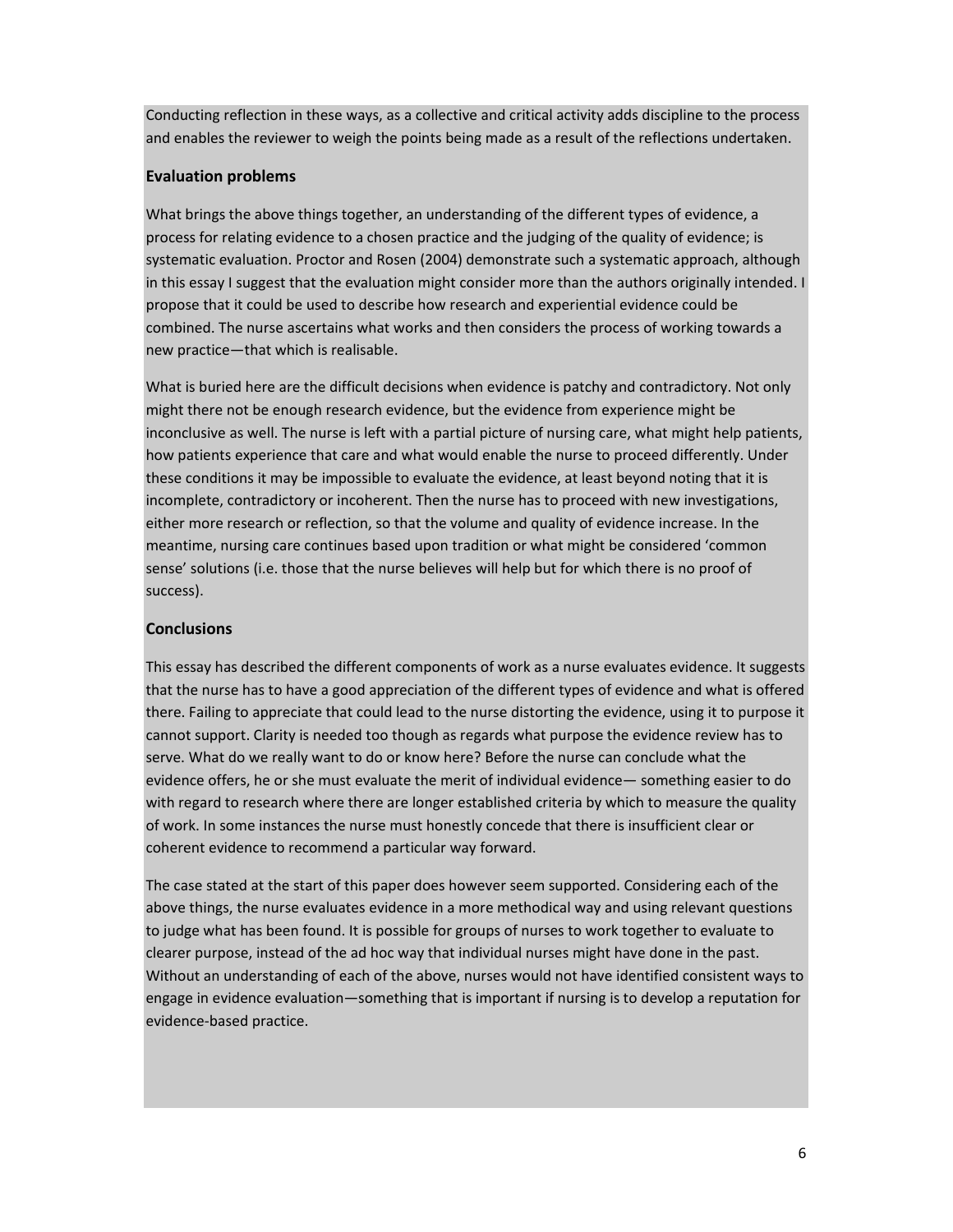### **References**

Aveyard, H and Sharp, P (2009) *A beginner's guide to evidence based practice in health and social care,* Milton Keynes, Open University Press/McGraw Hill

Barker, J (2009) *Evidence‐based practice for nurses,* London, Sage

Beam, R., O'Brien, R and neal, M (2010) Reflective practice enhances public health nurse implementation of nurse‐family partnership, *Public Health Nursing,* 27(2), 131‐139.

Brotchie, J, Clark, L., Draper, J., Price, B and Smith, P (2010) *Designing healthcare research (K824 Study Guide)* Milton Keynes, The Open University

Finlay, I (2009) Developing a template to plan palliative care services: the Welsh experience, *Journal of Pain and Symptom Management,* 38(1), 81‐6.

Green, J and Thorogood, N (2009) *Qualitative methods for health research,* 2nd ed, London, Sage

Grix, J (2004) *The foundations of research,* Basingstoke, Palgrave MacMillan

Johns, C and Freshwater, D (eds) (2005) *Transforming nursing through reflective practice,* 2nd ed. Oxford, Blackwell

Jolley, J (2009) *Introducing research evidence‐based practice for nurses,* Harlow, Pearson Educational.

Leach, M (2007) Revisiting the evaluation of clinical practice, *International Journal of Nursing Practice,* 13(2), 70‐74

Proctor, E and Rosen, A (2004) 'Concise standards for developing evidence‐based practice guidelines' in Roberts, A and Yeager, K (eds) *Evidence‐based practice manual: research and outcome measures for health and human science,* Oxford, Oxford University Press 193‐199.

Silverman, D (2004) *Qualitative research; theory, method and practice,* 2<sup>nd</sup> ed. London Sage.

Stewart, D (2010) Diagnosis and management of an adult patient with an atrial septal defect, *Nurse Practitioner,* 35(2), 8‐11.

Swartz, O (1997) *Conducting socially responsible research: critical theory, neo pragmatism and rhetorical enquiry,* Thousand Oaks California, Sage.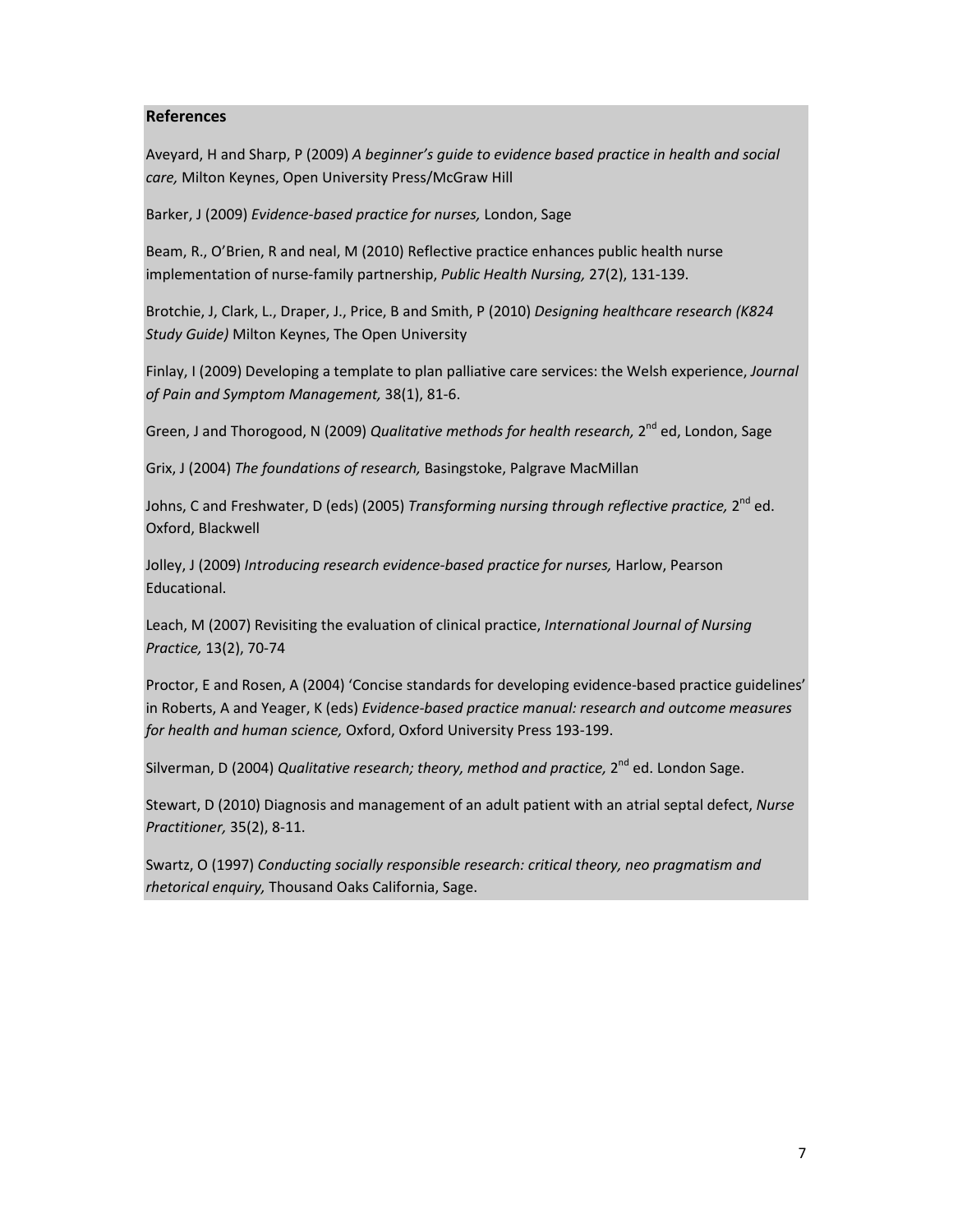## **Our notes**

You might be struck upon first reading just how polished this essay is and wonder whether you could produce something quite so convincing. Before you judge such things, remember that a) Stewart has received particular teaching on evidence‐based practice and b) that he is writing at the end of his course. His work, as he would concede, was not always so well developed! See beyond the polish then and consider the structure of this essay. Look beyond whether you agree with his points, for example about what does or doesn't constitute evidence, to determine how he brought information together to create the final impression of this work.

### **The introduction**

The introduction consists of two paragraphs, the first of which is designed to capture the reader's interest and establish what he is writing about, and the second of which is used to signpost how the rest of the paper is set out and the case that he is making. Stewart captures our interest by linking his paper to the importance placed on evidence-based practice in nursing today. This is not a whimsical or passing interest—nurses need to know about it! In the second paragraph he sets out his case briefly and clearly. In analytical essays, especially as in this instance when they evaluate what is involved in particular nursing work, stating the case is very helpful indeed. It indicates to the reader that the author knows where he is going, what he is trying to demonstrate in the paper. It is almost as though we are challenged by the case. Do I agree with this? Do I think that these things would lead to better evaluation of evidence? As a result we read the paper more attentively.

This is quite a sophisticated subject so there are a number of terms that Stewart needs to use. He needed to decide which he would assume that the reader understood and which would need to be defined. In this example he defines evidence as he uses it in this context. You could consider that it might strengthen a paper if you used a published definition of a term such as this. In this instance though, as he is making his own point about what constitutes evidence, something more than some others might include, he sets out his own definition. Whilst it is right to draw the readers' attention to reference sources, and to build these together in support of your own case, it is still necessary for you to have adopted a position of your own. Simply reporting everyone else's case, their arguments, will not usually be enough to secure the best possible marks. This is a key point in learning to think critically.

### **Types of evidence**

The crafting of the paragraphs in this section took Stewart some time. Each had to summarise a type of evidence clearly and succinctly and in such a way that the reader understood what he believed. There is a great deal of compression of information here, he summarises a great deal and there is a real risk that he could oversimplify or misrepresent points if he includes too much. He goes straight into an argument that experience, when observed and reflected upon adequately, can constitute a type of evidence. This is perhaps contentious, but by making this argument first, he ensures that he sets out a robust position. 'I am writing about this first, because this is what I believe. If I wrote about it last in this section, it might seem like an afterthought'. Notice how he uses examples from practice to reinforce his claim regarding the credentials of experiential evidence. Audit, risk analysis work, reviews of cases that have gone wrong, all highlight the importance of experience to practice.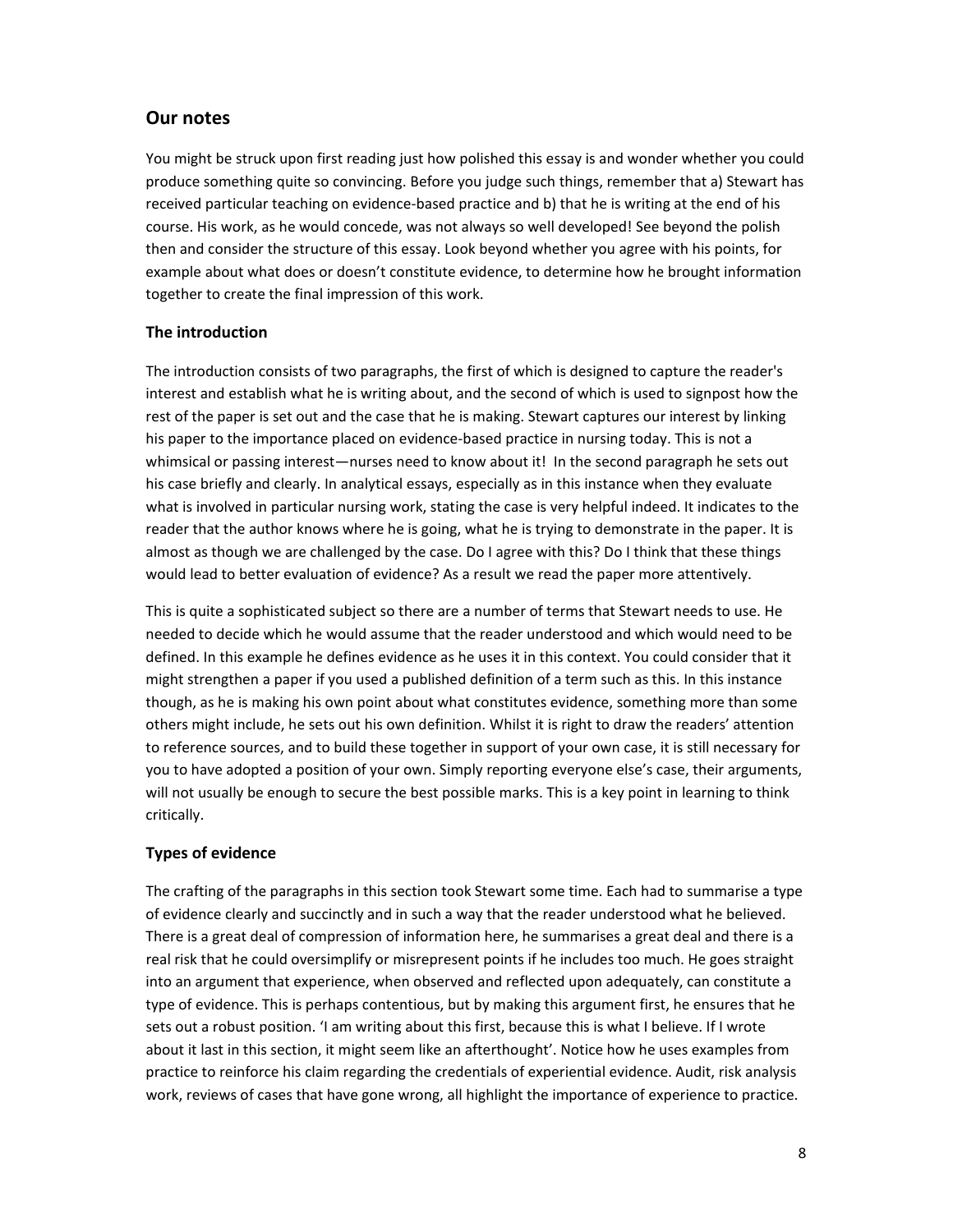Later, Stewart will argue that to improve the credentials of such evidence, reflection will need to be more systematic and collective.

Paragraph discipline is important when you try to convey a great deal of information in a small volume of words. Make sure that each paragraph is about a clear subject (in this case, the different types of evidence) and that within those paragraphs you avoid excessively long sentences. Try reading aloud the sentence—if you find yourself pausing for breath, it may already be too long.

The last paragraph in this section is especially important. Here Stewart shows his reasoning as the essay proceeds. He makes some judgements about research evidence as a form and notes that it is very varied. It really would be too simple to describe it as one thing, something to be contrasted against experiential evidence. It is many things, and the nurse needs to understand each if the evidence is to be reviewed well.

### **Evidence and practice fit**

First, we make two stylistic points. Notice how Stewart is using sub‐headings to help the reader navigate his essay. Historically, sub-headings were not used widely within academic essays, but we suggest that they are valuable. If you were writing for nursing journals, you would also use sub‐ headings to guide the reader. Second, notice the use of the table. Stewart uses this to convey information quickly and clearly and combines that provided by some other authors (left column) with points of his own (right column). The source of information is attributed and Stewart begins here an illustration (asthma) that will help him to explain important points. Stewart should add references to the three approaches to asthma education, as they would normally come from published work. Here Stewart is using ideas as an illustration, it is an example only of what might be found. By and large, assessors will prefer that students draw upon actual examples from the literature, demonstrating the student's work within the library. Imaginative and pertinent though Stewart's work is, it only shows what *might* be possible, the stronger case draws on that already argued or demonstrated elsewhere.

If the last section was made of paragraph arguments about what counted as evidence, this section sets out to argue that a process can help explain how evidence and practice requirements can be matched. He uses Proctor and Rosen's (2004) framework to show this work in action. At this point it would be easy to write extensively about the framework, where it came from, who designed it, but to do so would be a distraction. Frameworks of this kind are heuristic, that is, they serve a purpose, and right now this is to show how different types of evidence could serve a stated purpose. Our own view of this is that Stewart manages this rather well, with the possible exception of his last points about drawing experiential evidence into the process. Stewart is bold here, he suggests that experiential evidence has a role to play, but perhaps this is not a point fully substantiated until later, when he describes what is required to make the evidence more robust.

### **Judging evidence**

This is another section where information has been compressed. Whole textbooks have been written on how to evaluate research! Nonetheless, if Stewart is to support the case that this work is but a part of evidence evaluation, he needs to convey the essential information quickly and clearly. Larger debates and explanations, for instance about the different sorts of validity, cannot find space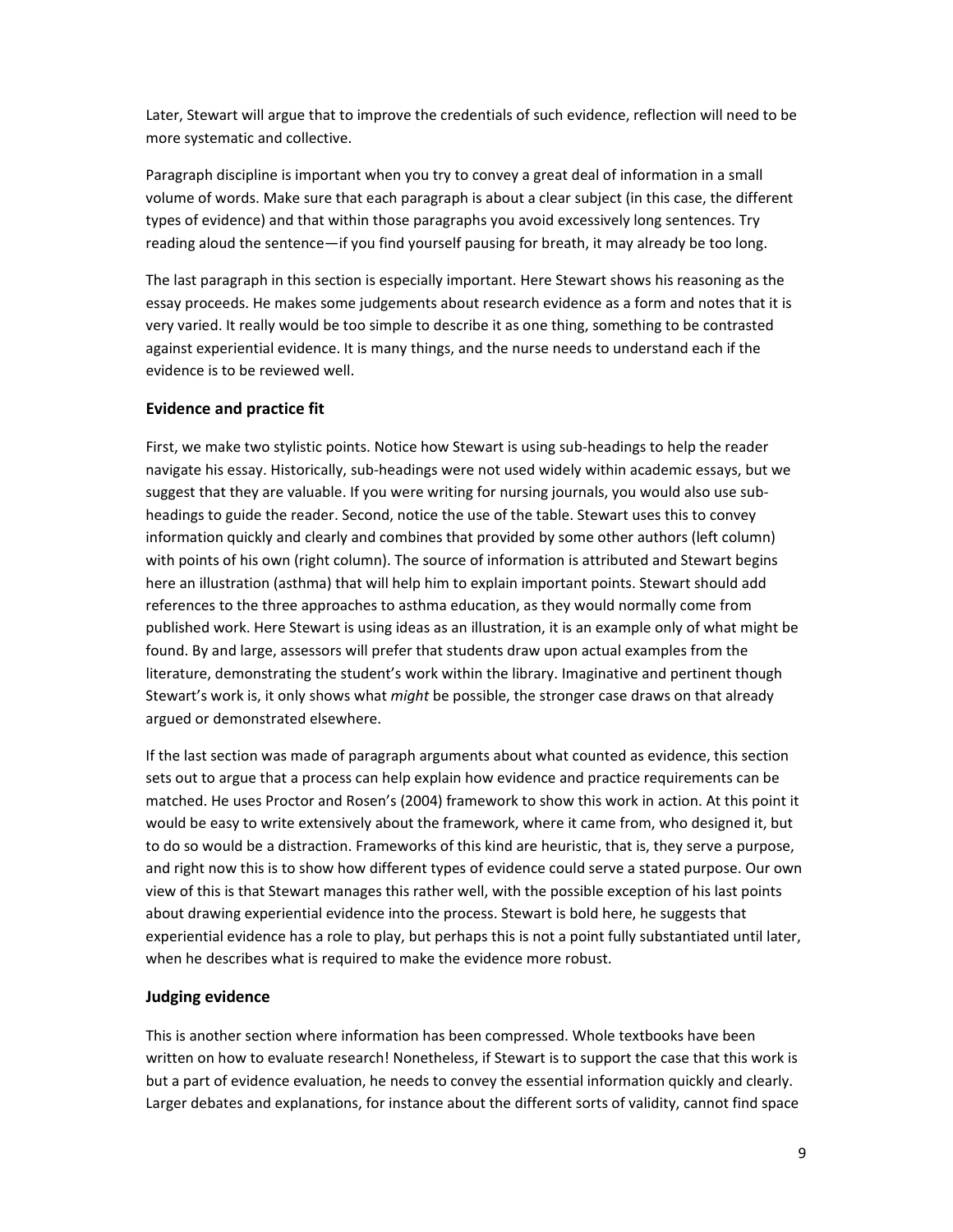here and we would support his selection of points. Validity, reliability, authenticity and audit trail are important considerations in judging research. Had we wished to ask for further elaboration on any of them, it would be important to also suggest what else he might have omitted in this essay to make room for this.

Notice how each group of judgements is assigned its own paragraph—this adds to the overall impression of a disciplined essay. At the end, in the final paragraph he uses bullet points to introduce his own recommended criteria for judging experiential evidence. This is another bold step, one that demonstrates that Stewart is reasoning confidently. Irrespective of whether readers agree his stance here, we think that these are indeed things which would make reflection more systematic—more disciplined in ways that we might expect if evidence was to result.

### **Evaluation problems**

It was at this juncture that Stewart realised something was missing. His original essay plan had not included this section! When he was planning the essay, he thought that if the above three components of evidence evaluation were argued that he would have a convincing account of what evidence evaluation entailed. The problem is that evidence is rarely that complete, coherent or neat. So the addition of this section nicely highlights then the need to stop and pause sometimes and to consider whether what you have written is adequate. Stewart needed to add something more, and had some word space to do this. That 'something' was about what happened if the component parts of the evaluation were not enough, if they did not suggest a best way forward.

This is quite a short section, and perhaps you feel that Stewart did not quite clinch the point? It is not merely the case that sometimes that evidence does not come together well, or that it is incomplete or contradictory, it is that the working with untidy, incomplete and sometimes confusing evidence is frequently a challenge for the nurse. The successful evaluator of evidence confronts this confidently and is prepared to argue 'we don't have enough evidence here to proceed'. Decision making at this point possibly distinguishes the more from the less successful evidence evaluators! It perhaps requires great integrity to make this decision, when the pressure builds to change practice in some way.

### **Conclusions**

Conclusions have two roles. The first is to summarise what has already gone before—something that Stewart does in the first paragraph. The second is to demonstrate the author's deductions about what has gone before. In this instance that is that the case he set out at the start of the essay is supported. Stewart argues that successful evaluation is founded upon a mixture of things and the more systematically these are conducted, the better. His essay would be even stronger if he had argued that the process was transparent to others who listened to the case for change made afterwards.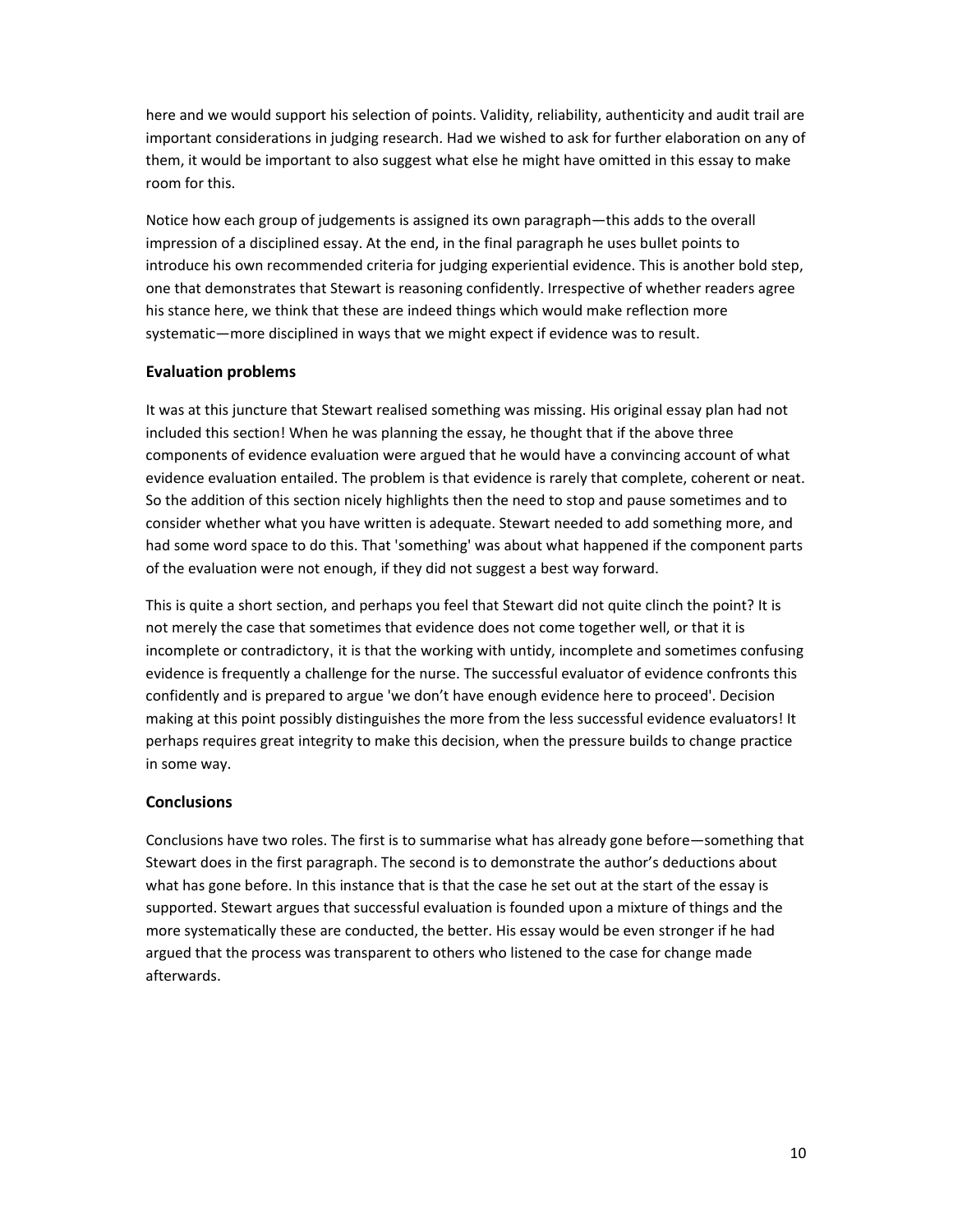### **EXAMPLE REFLECTIVE ESSAY**

*This example of a reflective essay is presented in association with Price, B and Harrington, A (2010) Critical Thinking and Writing for Nursing Students, Exeter, Learning Matters. Readers are introduced to the process of critical and reflective thinking and the translation of these into coursework that will help them to achieve better grades in nursing courses. Stewart, Raymet, Fatima and Gina are four students who share their learning journey throughout the chapters of the book. In this essay on the assessment of pain, Raymet demonstrates her reflective writing skills near the end of her course. Raymet had by this stage written several reflective practice essays and gained good marks. This time though she was encouraged to deepen her reflections, speculating selectively on how the account of pain experienced by a patient (Mrs Drew) might help her to work more creatively with patient perceptions and reported needs.*

*N.B. Remember, copying essays such as this, submitting them as a whole or in part for assessment purposes, without attributing the source of the material, may leave you open to the charge of plagiarism. Significant sanctions may follow for nurses who do this, including referral to the Nursing and Midwifery Council.*

### **Assessing Mrs Drew's Pain**

Mc Caffery and Pasero (1999) state that pain is what the patient says it is. If we accept that point, then nurses need to explore the patient's perceptions of pain, as well as their report of experiences. The two are not quite the same. Patients may report their pain in a variety of ways, dependent on the nature and the intensity of pain and the context in which it is felt (e.g. whether they are ever distracted from the pain). Their perception of pain is a little more though and it includes the meaning that the pain has for them. It includes explanation of why the pain is there in the first place, what it indicates about their body and what it could suggest might happen in the future (getting better, getting worse). The nurse assesses the account of pain shared by the patient, and this may be given in the form of a story. This is how it began, this is how it felt, this is what that meant to me and this is what I did about it (Mishler et al. 2006)

In this essay I explore the assessment of pain as conducted with one 60 year old patient whom I will call Mrs Drew. Whilst the essay describes an assessment of pain with a single patient, I try to share too some ideas and questions that this provokes within me about pain assessment more generally. Mrs Drew made me think about other patients, future assessments and what I had to do as a nurse to help patients. To help structure this essay I use the framework described by Gibbs (1988). Whilst the episode concerned relates a stage in Mrs Drew's illness when she challenged her treatment protocol, it also includes some of the memories and thoughts that this patient refers to regarding her earlier illness and past ways of coping with pain. In particular, it prompted me to question to what extent I as a nurse should recommend analgesia, drawing on what I had been taught about the effective control of pain. I had learned that it was better to control rather than to chase pain ( e.g. Mann and Carr, 2006; Forbes, 2007).

Mrs Drew was diagnosed with lung cancer a year earlier and had initially had her illness treated by chemotherapy. This had helped her to achieve a remission that lasted for nearly ten months (Hunt et al, 2009 describe the prognosis of this disease). The cancer had returned though and spread to her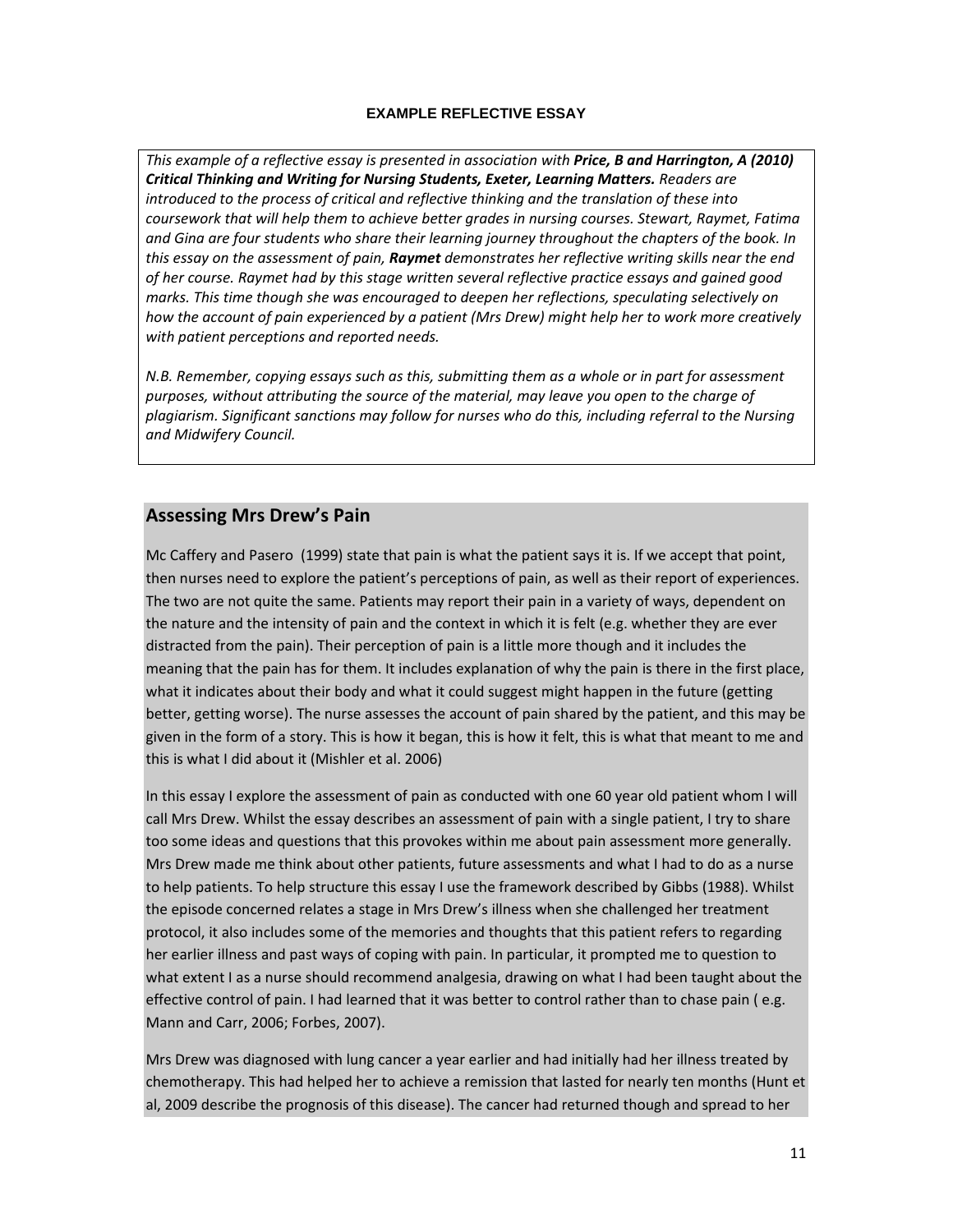spine and it was here that she experienced most of her pain. It was at this stage that the doctors explained that her care would now be directed towards her comfort rather than a cure—to which she had replied, 'you mean palliative care'. Mrs Drew was supported at home by her husband Neil and visited on a regular basis by community based nurses to whom I was attached as part of my student nurse training. She was prescribed oral morphine and could decide within stated limits how many tablets she could take in any one 24 hour period.

### **The situation**

I had visited Mrs Drew on several occasions over the period of a month when the community nurse and I were confronted by a tearful patient who announced that she did not wish to take the oral opiates quite as often as we were recommending. As she spoke she held her husband's hand tightly, looking across to him as she described her experiences and feelings about the matter. Yes, there had been some bad nights when the pain had woken her and she had to sit up and watch television to try and distract herself. Yes, sometimes the pain made her feel nauseous, but she was alarmed at how frequently she was taking the 'pain tablets' and how this made her feel about herself. However well meant the medication was, it didn't feel dignified to be so reliant on drugs, or quite so sleepy and unresponsive for such a high percentage of the day. Whilst the analgesia was working well when she took the tablets, the quality of life wasn't what she wanted.

The community nurse listened patiently to Mrs Drew and then explained that it was normal to have panic moments about such medication. Morphine had a reputation, one that people associated with misuse of drugs, rather than their therapeutic use. Used on a regular basis, the drug wouldn't cause addiction and it would provide a great deal of reassurance to Mr Drew as well. The community nurse stated that she was quite sure that he respected his wife's need to sleep when she wished and to build the rhythm of the day around her needs.

At this point Mrs Drew shook her husband's hand, and said, 'tell her…tell her what we've talked about!' Mr Drew then explained that his wife was used to dealing with pain, she had suffered recurrent pain in her neck and shoulder after a road traffic accident some years before. The pain had sometimes been severe, but he had massaged her shoulders and used heat packs that she found soothing. They had decided that they wished to use this technique now, keeping the morphine for absolute emergencies, when she was losing sleep and couldn't eat as a result of the discomfort.

The community nurse assured them that they were in charge of the analgesia and would be allowed to make their own decisions. She started to make notes though, and announced that she was making a referral to the cancer pain clinic, something that would help them to take stock of the situation. There was very good reason to suppose that this might be a problem associated with choosing the right dosage of the morphine, rather than using supplemental pain relief measures. Mrs Drew responded sharply, 'You're not listening to me though Jane (the community nurse's name—a pseudonym is used here), I want to use heat packs instead of morphine, at least during the day. I want to be more alive with my husband.' The community nurse assured Mrs Drew that she had heard what she had said and respected her point of view. There would though be nothing lost by using the clinic to gain a further check on this matter. With that she excused us, explaining that we had a further appointment that morning and we left, having checked that Mrs Drew had a sufficient supply of her different medicines.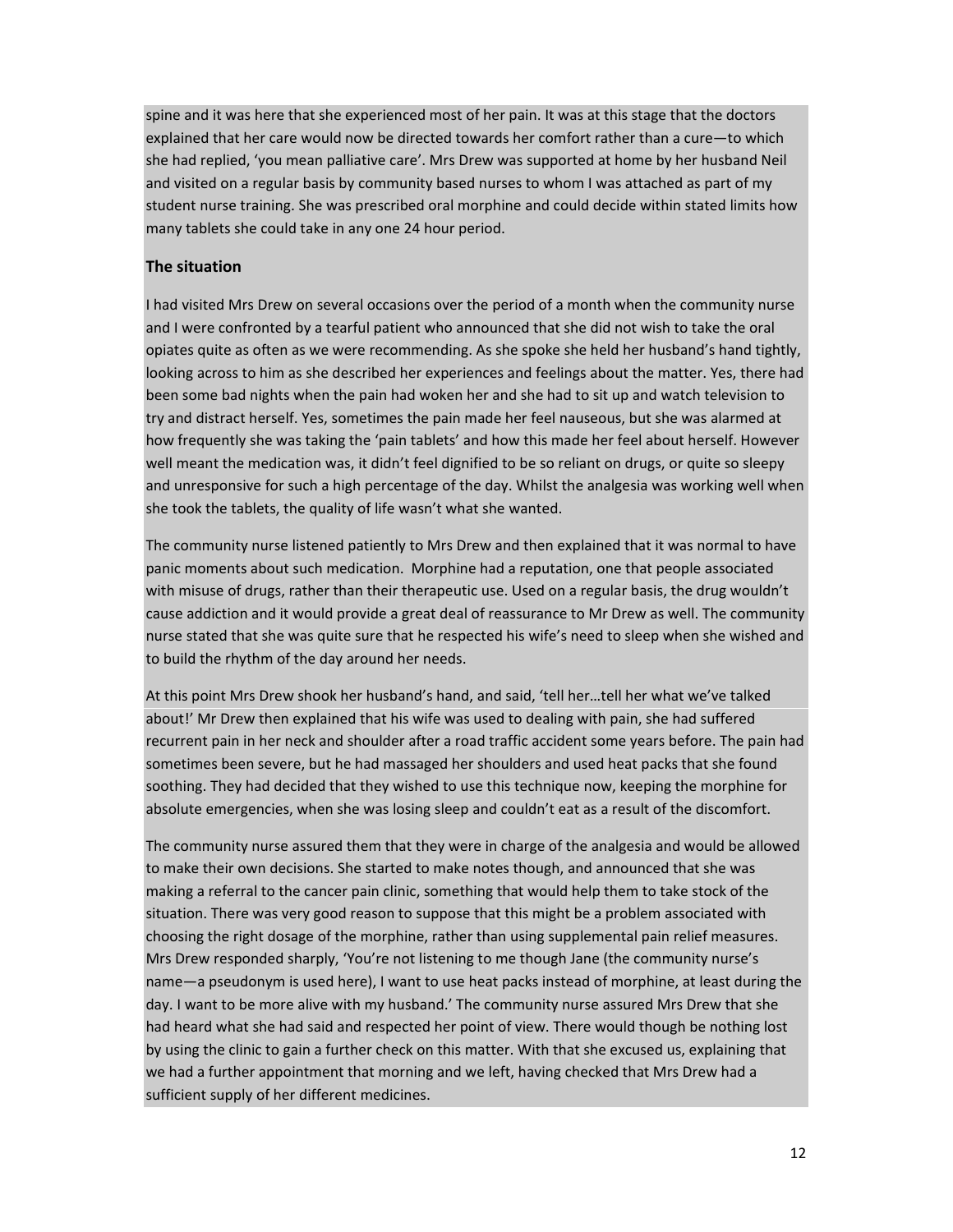As we walked to the car the community nurse empathised with Mrs Drew's plight, saying that if she had lung cancer she would probably grasp at straws too. She would reach out for things that seemed more normal, and then observed, 'but this isn't normal is it, the pain she has isn't normal. It's not just a whip lash injury and old age.'

### **Feelings**

I remember that during this episode feeling a mixture of confusion, surprise, anger and impotence. Mrs Drew had surprised me by the way she had spoken, using what seemed to be a planned announcement. They had waited for and perhaps rehearsed this moment. Nothing in my experience to date had prepared me for such an encounter, at least in such circumstances, where we as nurses were so obviously working to support the patient. It was only later that I called the episode a confrontation. Mr and Mrs Drew had confronted the community nurse and I had been the largely silent witness to the event. As the discussion proceeded I remember making supportive noises, remarking how useful heat packs sometimes were and glancing across at Jane, who seemed to be signalling with her expression that I should leave this debate to her. I was trying to read her reactions to the Drew's points and concluded that if I couldn't support her arguments to the patient, then I should remain silent. There were issues here that I perhaps hadn't enough experience to deal with, at least, whilst 'thinking on my feet'.

My initial anger (with Mrs Drew for not acknowledging all that we were trying to do) quickly became displaced towards my colleague Jane. During the event I couldn't explain why that was, but afterwards, when I made notes, I realised that it was because she seemed to have set the agenda in her own mind and to be requiring the patient to comply with concerns of her own. Put rather crudely, Jane seemed to be saying, listen I know about these things, this is a phase, an anxiety; you can work through all this. I believed at this point that she had missed the significance of the event, the way in which the Drew's had arranged the conversation. For them, this was not a phase at all, but a considered and very important decision, one that they wanted the nurses to accept (Freshwater, 2002 and Edwards and Elwyn, 2009 emphasize the importance of negotiated care planning).

My feelings of impotence were associated strongly with my lack of clinical experience. I have met this before. No matter how many placements I do, no matter how good the mentoring I receive, I keep meeting situations where I am unsure about how to respond next. I feel younger, less knowledgeable than I should be at this stage in my training. I want to reassure patients, to support colleagues and to give good advice, but there is not enough confidence to do that. If I felt unsettled and uncertain about Jane's response to the Drew's, right then I couldn't easily explain that. I couldn't offer a second opinion, couldn't suggest an idea that might help support the patient. To my annoyance I couldn't manage that either as we left the house. Jane had made some fair points, she clearly seemed concerned about the patient's needs, but perhaps she hadn't spotted the right need—for Mrs Drew to determine in greater part how she dealt with her illness.

### **Experience evaluated**

Afterwards, this short episode prompted doubts and debates about several important aspects of nursing for me. Setting aside the etiquette of learning in clinical practice, not challenging a qualified nurse in front of a patient, there were problems here associated with supporting patient dignity,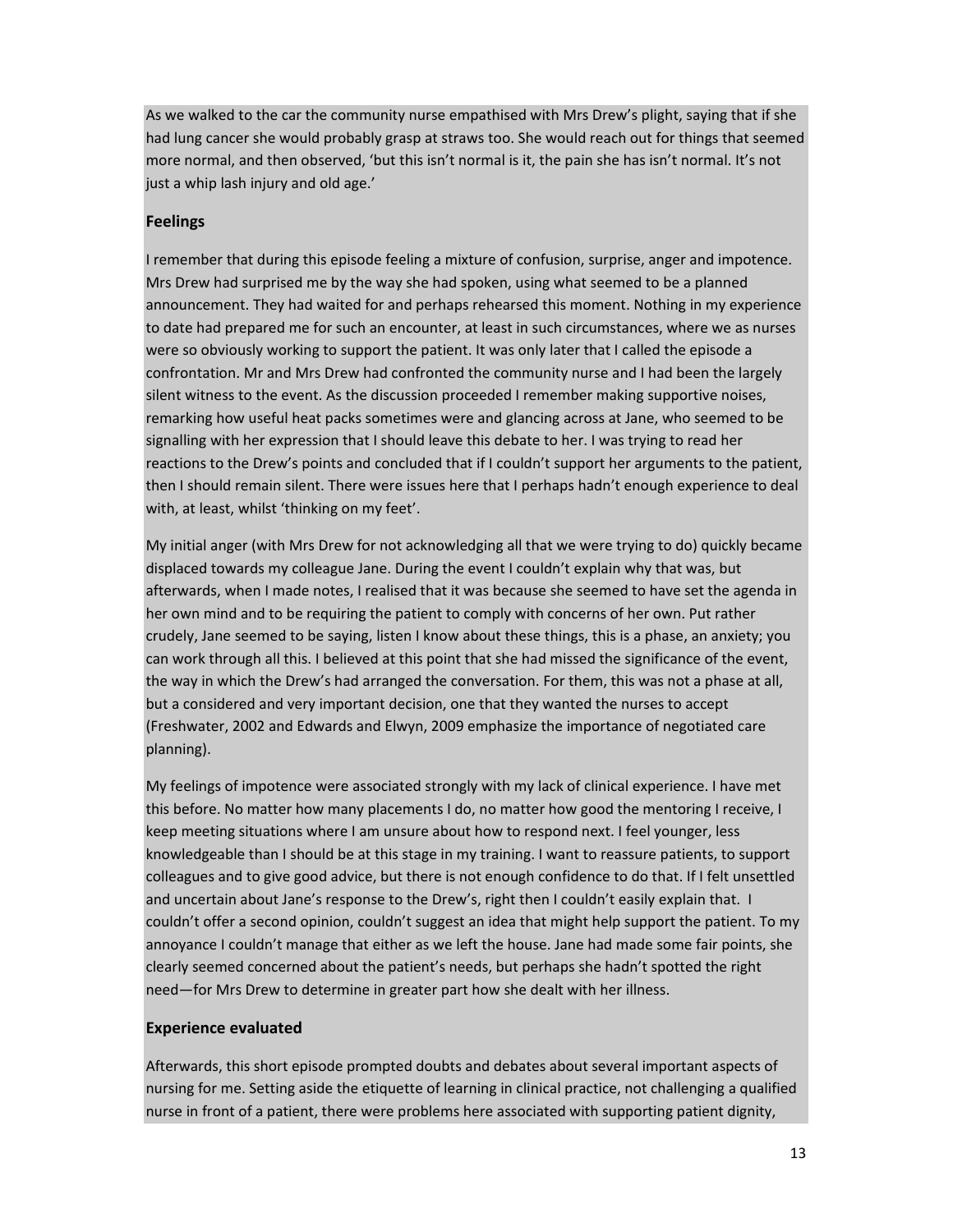with my assumptions relating to analgesia and pain control strategies, and I realised, with my assumptions about types of pain and who had the expertise to define these.

Dignity is more than simply using the appropriate terms of address, protecting the privacy of patients and attending to their expressed concerns (Price, 2004). It is about clarifying the ways in which they live and accommodate illness or treatment. It is about finding out what benchmarks they use to say that 'yes, I am doing well here, this makes me feel good about myself'. Upon reflection, I sense that we on this occasion had not worked hard enough to discover how Mr and Mrs Drew define quality of life, or being in charge of their situation. We were more concerned with providing resources, sharing research or theory about medication and questioning the familiar misconceptions associated with morphine. To put it simply, we were 'missing a trick', reading the encounter as something that had happened many times before—the report of problems or anxieties, a request for help, rather than a decision that the patient and her carer had already come to. Reading situations well seemed, with the benefit of hindsight, to be the first basis for dignified care. 'What is happening here, what will help the patient most?' were questions that we perhaps assumed that we already knew the answer to.

I realised that in my training I had already accepted the argument that patients would wish to remain pain free come what may and that the tackling of fears about prospective pain, was something that nurses engaged in. I assumed that because cancer pain represented such a major threat, because it was greater and more all encompassing, that there was little or no doubt that it should be removed. What was so unsettling, and took so much time to examine, was that Mrs Drew acknowledged the possible severity of metastatic cancer pain, but that she still preferred to respond to it using measures that had worked for her whiplash neck injury. Mrs Drew was willing to trade off a pain free state for something that gave her a greater sense of control and which perhaps enabled her husband to express his support for her in a very tangible way (preparing heat packs, massaging her back, rather than simply giving her the tablets). Mr and Mrs Drew questioned all my assumptions about best analgesia practice, and seemed to write a large question mark on the textbooks I had read about chasing rather than controlling pain in palliative care situations (Mann and Carr, 2006).

### **Reflections (learning opportunities)**

The episode with Mrs Drew left me uncomfortable because my past approach to pain management was theoretical. I (and I believe Jane too) regularly made use of science to decide what could be done as regards pain relief and to assume that patients would wish to achieve all of those benefits. This wasn't about local applications of heat versus morphine, Mrs Drew could use both, it was about choice and how patients made choices—why they reached the decisions that they did. It was for me, about accepting very personally, that providing that patients are given all the relevant facts, alerted to the options, that they really are able to make choices that work for them. The very fact that Mrs Drew's illness was now incurable, that she and her husband usually tackled pain together, meant that her solution to the challenge was different to those that many other patients arrived at. Having dealt with this pain for some time, knowing that it could and probably would get worse, meant that she was better equipped than other less experienced patients to make a decision here.

This took nothing away from the benefits of sharing further discussion with pain clinic experts. I thought, Mrs Drew will stand her ground, she will insist on doing things her way if her husband is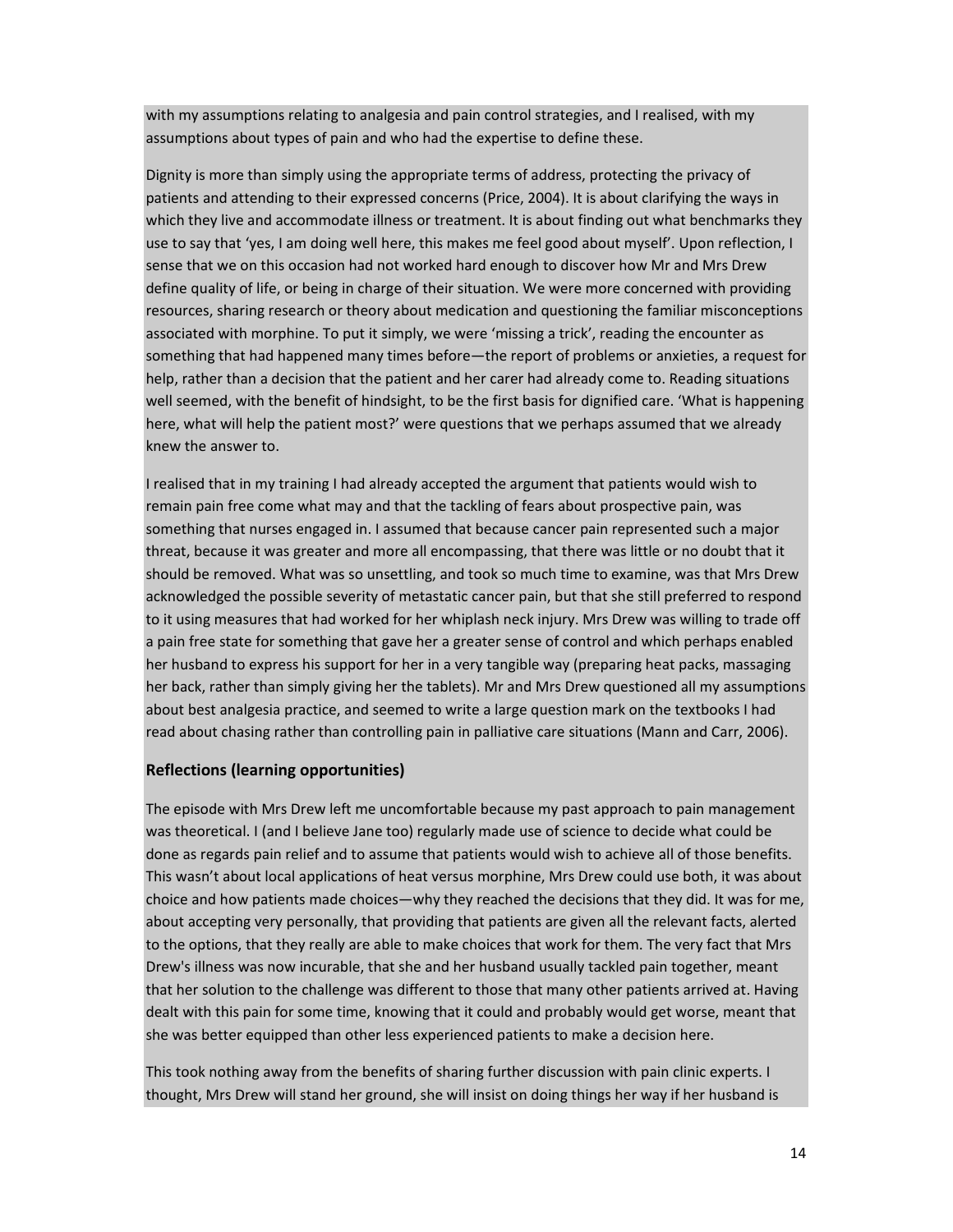strong too. What it did highlight though was the importance of listening to patients, hearing how they perceive pain, how they narrate not only the pain but what they did about it. In this instance the narration was all about dignity, and coping, and finding ways to help one another and how this enables us to feel in the face of such a terrible illness. So, in telling us about her pain, what she did about it, using morphine when it was 'absolutely required', Mrs Drew was not reporting her ignorance of what could be achieved if the medication was used differently, but what she preferred to do as it enabled her to achieve different goals. Mrs Drew's goals were about liveliness, alertness and stoicism, showing that she could bear at least a measure of pain.

I wondered why I hadn't listened carefully enough to such a story? Was it because of time pressure, or perhaps complacency, that Jane and I felt that we already knew what account would be shared? Did we think that the patient would ask for help, more help, as the pain continued? If so, then our guesses had prompted us to behave as experts, and problem solvers, on the patient's behalf. Perhaps hearing a patient narrative is about discovering what sort of role they would like you to fulfil. If so, then it might be a difficult role. I thought hard about how hard this was for Jane. She was going to be asked to witness Mrs Drew's future pain, one that was now less perfectly controlled. She was going to be asked to reassure, to suggest measures that might help, without reminding the patient that she 'already knew that you couldn't manage pain *that* way!' When I think about it now, that is very stressful for a nurse. It is about caring and allowing patient's to make choices that we personally might not make.

### **Conclusions**

I have drawn then three conclusions from the above reflection.

First, that being patient centred is never easy and requires real listening and interpretation skills. My criticism of what Jane chose to do, to try and dissuade Mrs Drew from a course of action, recommending further appraisal of the situation, is an easy one to make. Nurses confront situations such as this relatively unprepared and react as considerately as possible. It is easy in hindsight to recommend other responses, a further exploration of what motivated Mrs Drew's pain management preferences.

Second, that experience can be a valuable teacher, the equal of textbooks. If nurses are interested in care, then we should be concerned with the sense that patients make of their own illness, the treatment or support that they receive. We need to understand what patients have to teach us and have to acknowledge that this means that we won't always seem in control ourselves, expert and knowledgeable. Our expertise might be elsewhere, helping patients to reach their own decisions.

Third, that one way to understand patient perspectives on illness or treatment, on pain management in this example, is to hear how they talk about the situation. How do they describe the pain, how do they refer to what they did about it? The way in which the story is shared, how *we* coped, how this made us feel, is as important as the facts related. Sometimes a patient needs to feel stalwart, even heroic in the face of illness.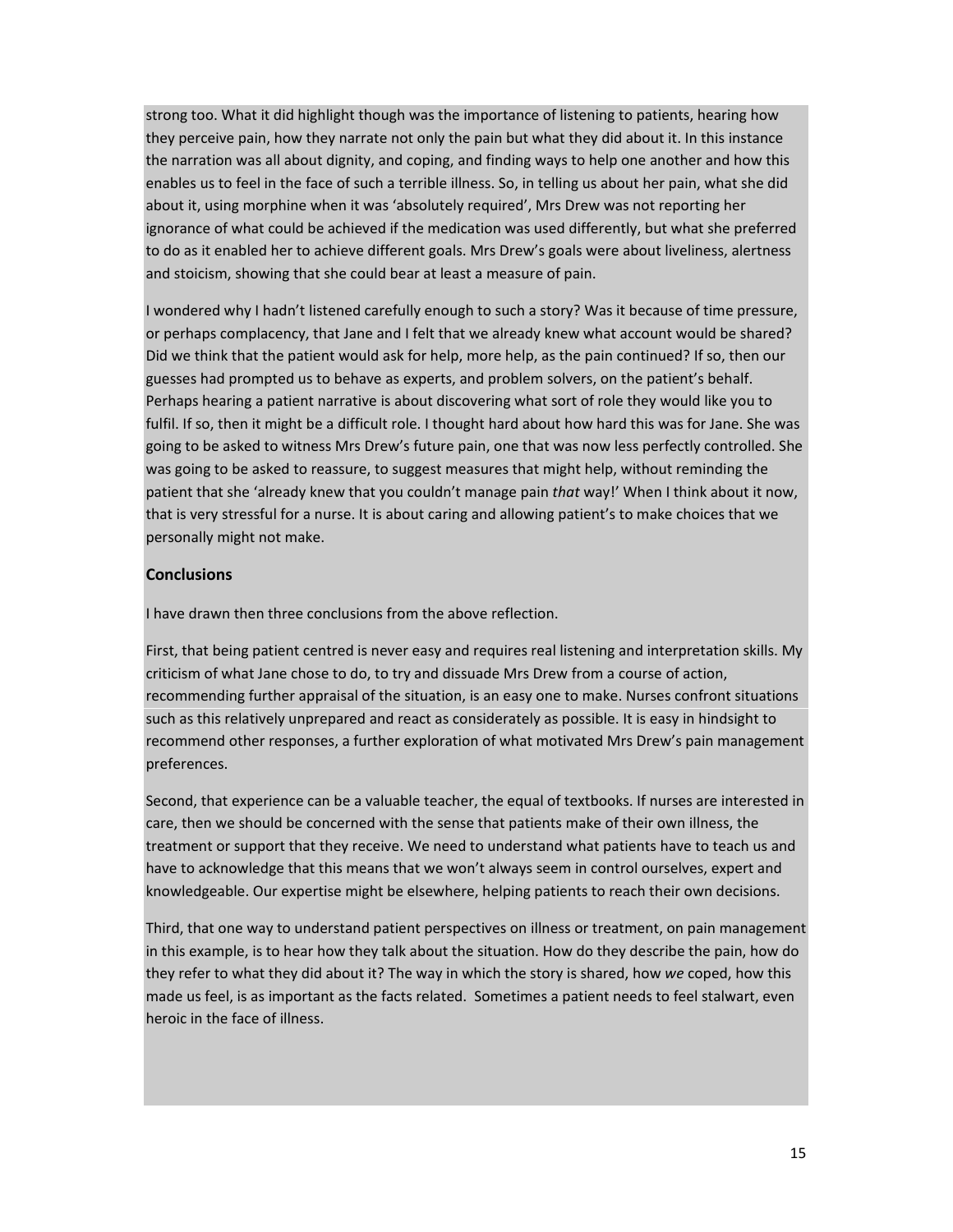#### **Future care**

It would be foolish and unprofessional to recommend to other patients that they might not wish to remove pain, or that overcoming pain doesn't always mean we don't continue to experience it. For every Mrs Drew there may be many other patients who would welcome the complete removal of pain, so that they can die calmly, quietly, with their own version of dignity. But it does seem to me, that it will be worth thinking about the diversity of patients and how they prefer to cope when I assess pain and help manage this problem in the future. I won't be able to walk away from the responsibility of debating whether I have explained all that I could, detailed the strengths and limitations of different ways of coping. I will need to find reflection time to ponder what patients have said and if necessary to go back and say, 'I've been thinking some more about your words last week..' knowing that this doesn't make me any the less professional.

### **References**

Edwards, A and Elwyn, G (2009) *Shared decision‐making in health care: achieving evidence‐based patient choice,* 2nd ed. Oxford, Oxford University Press

Forbes, K (2007) *Opiods in cancer pain,* Oxford, Oxford University Press

Freshwater, D (2002) *Therapeutic nursing: improving patient care through self awareness,* London, Sage.

Gibbs G (1988) *Learning by doing: a guide to teaching and learning methods,* Oxford, Oxford Polytechnic Further Education unit

Hunt, I., Muers, M and Treasure, T (2009) *ABC of lung cancer,* Oxford, Wiley‐Blackwell/BMJ Books

Mann, E and Carr, E (2006) *Pain management,* Oxford, Blackwell

McCaffery, M and Pasero, C (1999) *Pain: Clinical manual,* Mosby, Philadelphia

Mishler, E., Rapport, F and Wainwright, P (2006) *The self in health and illness: patients, professionals and narrative identity,* Oxford, Radcliffe Publishing Ltd

Price, B (2004) Demonstrating respect for patient dignity, *Nursing Standard,* 19(12), 45‐51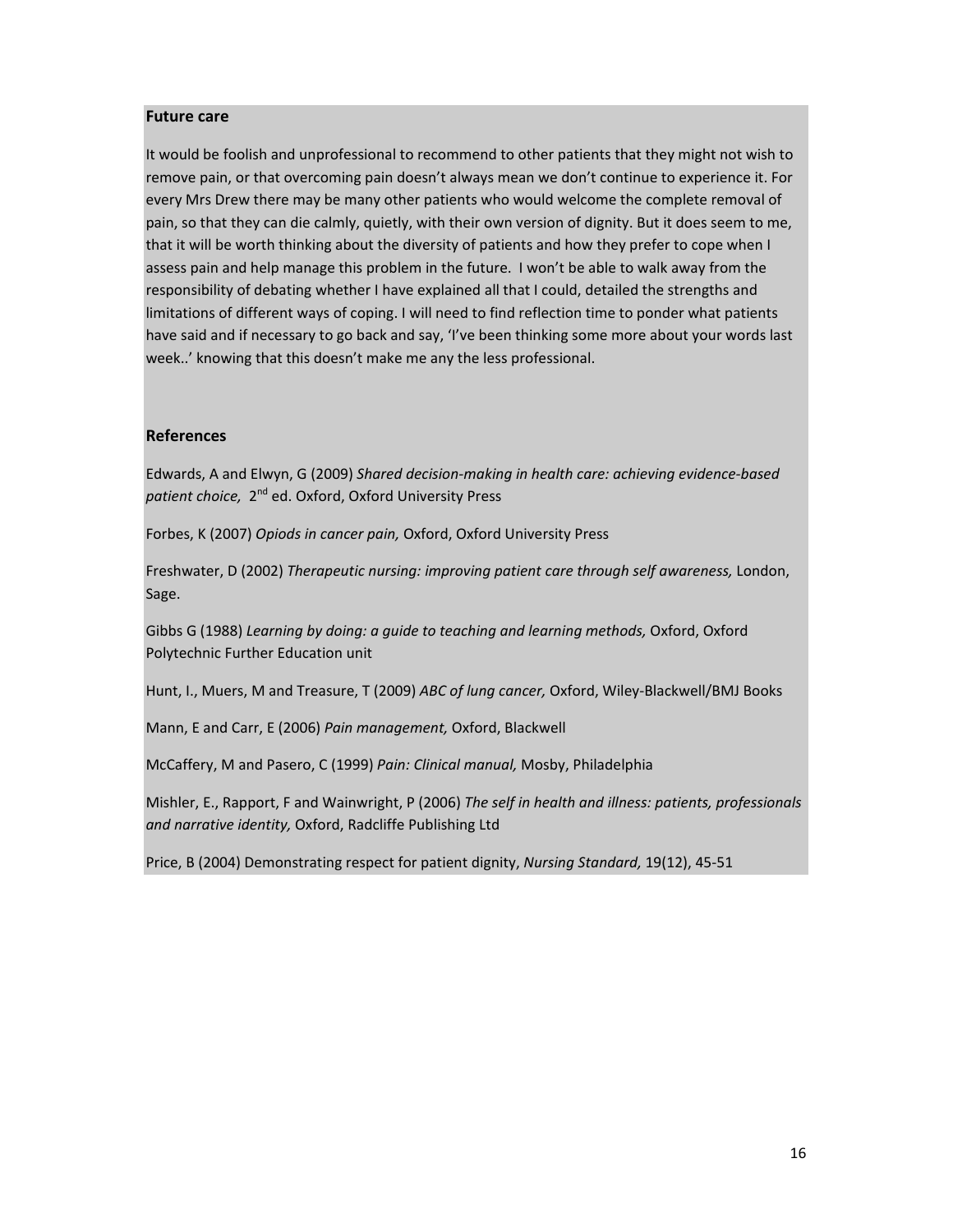## **Our Notes**

The following notes offer points on the design of this essay but do not constitute a marking of the work. The notes are designed to help you identify key features of the work.

### **Characteristics of reflective essay writing**

Raymet's work is characteristic of reflective writing in nursing, in particular:

- Appropriate use of the first person singular (I). These are reflections of the nurse herself. To write in the third person (the nurse) could become confusing and inauthentic.
- Use of a reflective framework (it is not beyond possibility to use a framework of your own design, but those tried and tested before have much to commend them. You are likely to cover material more evenly and to demonstrate a deeper analysis using these).
- Exploration of feelings, attitudes and values (these are used by nurses to interpret care requirements and to plan interventions).
- Description of a case study care episode (dispassionate and succinct).
- Limited reference to the literature (the focus here is upon experience and the meanings that might be arrived at through reflection upon the same. References to the literature are important by way of illustration or as part of a comparison of theory and practice, but the arguments within the essay are not justified by the literature. They are recommended to the reader in terms of experience described and what they suggest as regards the nurse's introspection).
- Patients/colleagues rendered anonymous (through pseudonyms).

### **Introduction**

Whilst many reflective practice essays go straight into the description of the situation we recommend an introduction that sets up the purpose of the essay and which helps the reader to anticipate what will appear below. In reflective writing this usually refers to a journey, a process of enquiry. Here Raymet conveys this very clearly and acknowledges something of what she has already realised through the process of note making and essay drafting. In this case, that is that patient centred care and assessment of pain are about narratives, the ways in which accounts are shared by the patient as well as what is reported. Were this an essay about theory, Raymet might state a case at the beginning of her essay. Notice the signposting within this section, Raymet explains how she will use Gibbs (1988) reflective framework. This is important as otherwise we might expect to see the section 'conclusions' come last in the written work.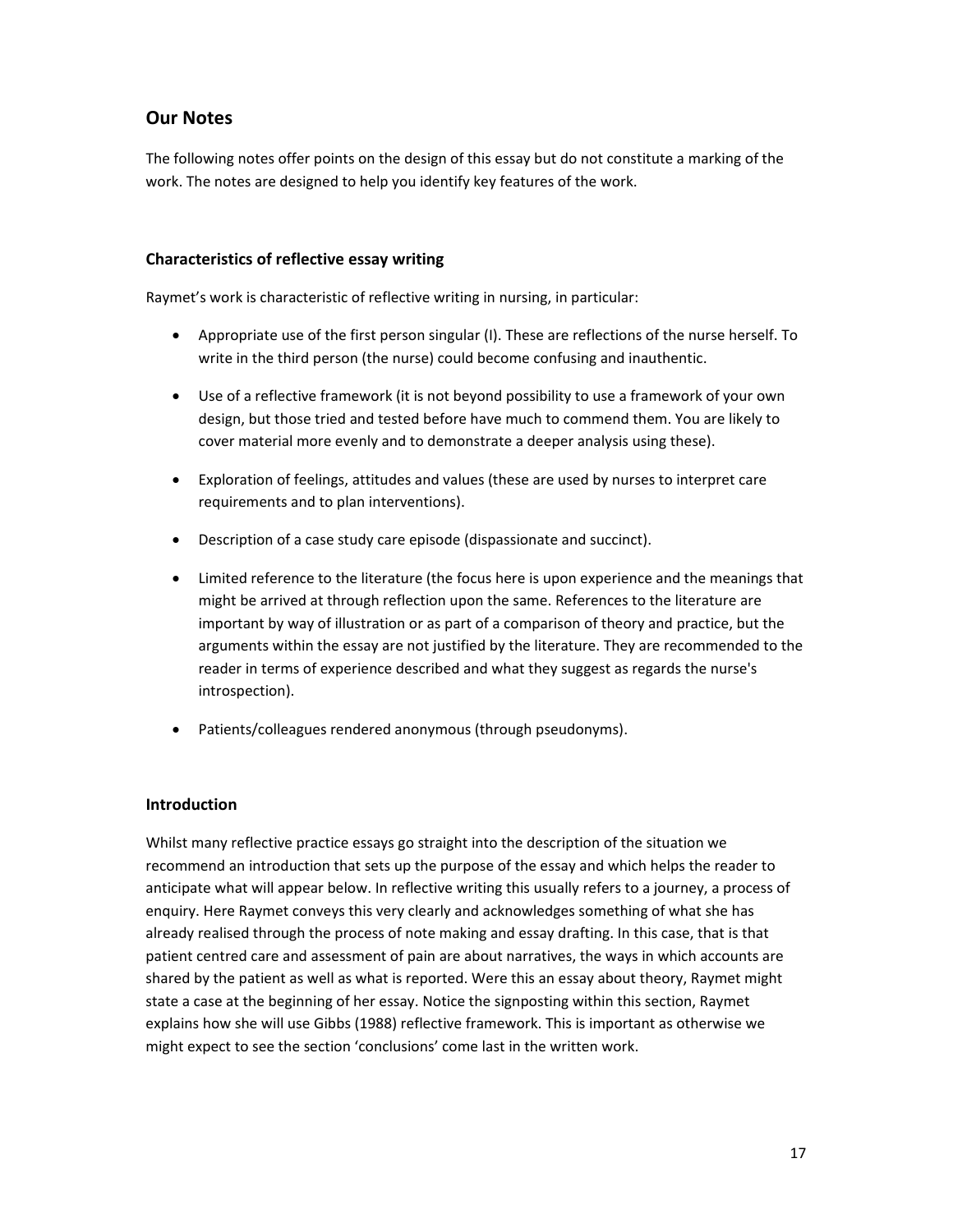### **The situation**

In reflective writing it is important to be clear when you are writing about facts and when you are referring to perspectives and experiences. In this section the focus is upon facts and so the writing is succinct and descriptive, reporting that which happened and which is pertinent to the rest of the paper. Raymet avoids surmising the meaning of what has happened, for instance the change in Mrs Drew's prognosis. We learn what the patient and her husband said, gain a summary of what the community nurse said and are left to ourselves reflect on what this signifies about Mrs Drew, about the pain assessment and about the care relationship in this context. Rather like a police officer, reporting information from a road traffic accident, the facts rather than interpretations and speculations are shared here.

To write this section it is necessary to decide what is pertinent and what is not. You might consider that we needed more detail about the medication used, how long Mrs Drew had been prescribed opiates, the dosage and the pattern of use. It could be valuable to learn something about past pain assessments and to learn whether the patient had kept a pain diary. Nonetheless, the section is well conceived as it focuses precisely upon the issues that are up for debate, that is, who should determine how best to judge pain and then how to manage it. It is this relationship between care philosophies, respect for the patient as partner in care decisions, and the nurse's eagerness to relieve suffering which is at issue here.

In a previous draft of such an essay Raymet might not have achieved such a clear focus. Drafting the reflective essay can itself improve reflection, prompting second and third thoughts. A judgement has to be made then between working and reworking essays to improve clarity and transforming them into theory, thereby losing some of the freshness of the first work. We think that Raymet has found a happy balance here.

### **Feelings**

In this section Raymet writes about her feelings. She does not surmise what those of other people might be and were she to do so, it would have to be clear that she is speculating. A key part of reflective writing is to explore how our feelings might filter experience of care episodes and affect perceptions of what happened (as good, bad, indifferent). This can be a difficult element of writing because you might have to own up to some uncomfortable emotions. A balance has to be struck between self critique and compassion, recognising why such emotions can arise. Notice how Raymet identifies the key feelings in the first paragraph here and reviews each in turn using the following paragraphs. This is a clear and methodical way to proceed. We can see not only what emotions occurred but how the focus of these shifted. This demonstrates a careful consideration of emotions on her part. She does not assume that emotions are right, justified or self evident. There is no crusade here regarding how care should be.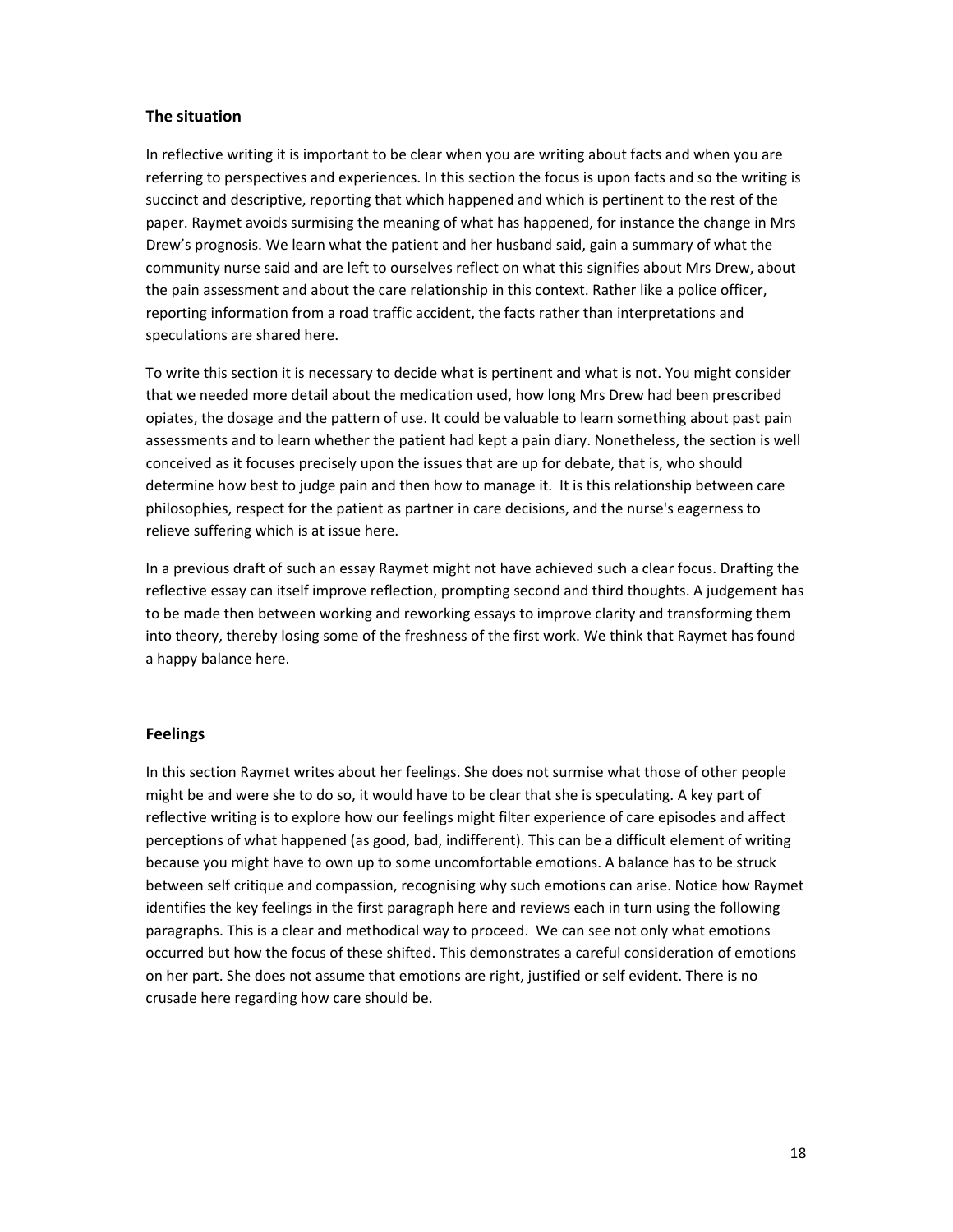### **Experience evaluated**

It is possible for students to conflate the next two selections and to repeat themselves, but Raymet avoids that here, treating this section as a summary of what the episode means and the next section as an indication of what needs to be explored further, with regard to assessment and dialogue with patients. This section is very much reflection on action and about arriving at a measured judgement of how the episode can be characterized. For Raymet it is about a tension between philosophy (care that enables patients to feel dignified) and about mental set and theory (the ways in which nurses habitually approach care situations and use theory to anticipate how best to act). It is care that was less successful than it could be. She reviews the issues briefly, but conveys insights into why nurses behave as they do. It's worth considering here (and later) whether you think that Raymet shows a due regard for Jane the Community Nurse and her predicament. Do you think that she simply judges Jane, or whether she shows a due understanding of why her colleague might be operating in a more ritual or familiar way? Notice Raymet's observation that 'we were missing a trick'. This could seem rather colloquial writing, but it does convey crisply how Raymet saw this, as a lost opportunity.

#### **Reflections (learning opportunities)**

This is possibly the most powerful section of the essay, and one that is conveyed very lucidly. Raymet returns to the reflection some time later and begins to ask questions about why she and her colleague failed to read the care episode successfully. Such later stage thinking is important if reflective practice episodes are to help the nurse identify useful ways of thinking about healthcare, patterns of what it is important to consider when making care decisions. It is not simply that the nurses did not listen long enough, it was that they listened to the reported facts in the patient's account, but not how the account was arranged. Raymet here is using some teaching we shared about patient narratives and the propensity of us all to tell stories about events that give meaning to what happened. For example, we tell stories about a trip to the dentist. These report what was done (I had a filling) but may also indicate something about our bravery, the cost of treatment, guilt about eating too many sweets and much more! People use stories to convey the meanings of events to others and to elicit responses from us, the listeners. In this instance, Mrs Drew might have been looking for approval, support and consultation on her plan to manage pain differently. Instead, Jane treated it as a report of faltering confidence in pain management and suggested that reinforcement might help (the cancer pain clinic).

#### **Conclusions**

Raymet uses bullet points here and these can be effective, providing that they help you summarise information that has been either addressed elsewhere or which is incidental to the main arguments of the paper. Routine use of bullet points can make your essay look a little too notational, so use them sparingly!

The conclusions need to sum up the preceding reflections and your deliberations on the same. Raymet achieves that here, showing empathy towards her community nurse colleague (this work